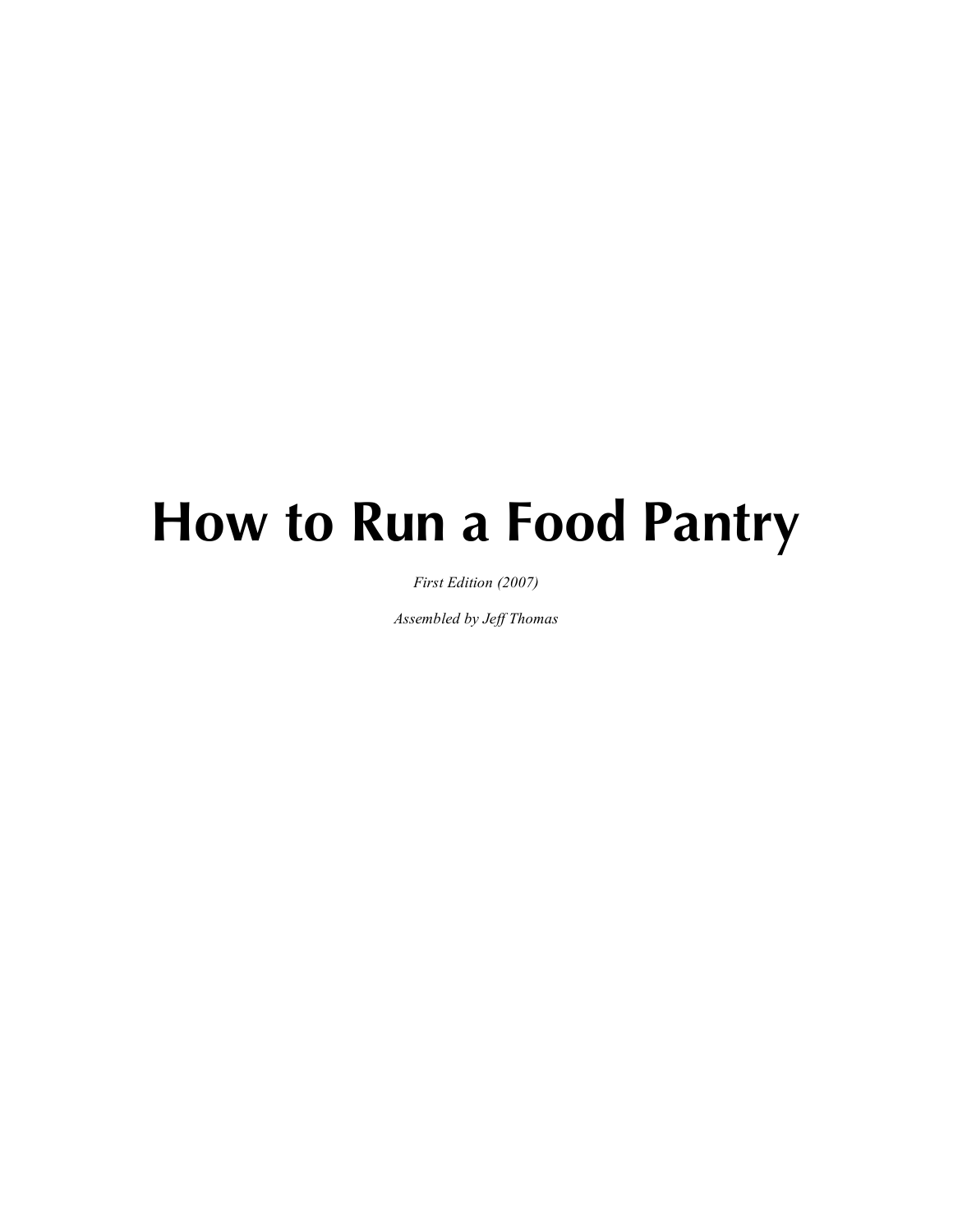# **Table of Contents**

| Introduction - The Problem of Hunger                  | 3              |
|-------------------------------------------------------|----------------|
| Chapter 1 - What does ending hunger mean?             | $\overline{4}$ |
| Chapter 2 - Finding Food                              | 5              |
| Chapter 3 - Food Handling                             | $\overline{7}$ |
| Chapter 4 - Clients and Hours and Intake (Oh my!)     | 8              |
| Chapter 5 - Distribution Models                       | 10             |
| Chapter 6 - Beyond Emergency Food Aid                 | 12             |
| <b>Frequently Asked Questions</b>                     | 14             |
| Appendix $1 -$ Nutrition                              | 16             |
| Appendix 2 - Mobile Pantries                          | 17             |
| Appendix $3 - 170(e)(3)$ , $501(c)(3)$ and You        | 18             |
| Appendix 4 - The Michigan Food Bank Income Tax Credit | 19             |
| Appendix 5 - What does your faith say about?          | 20             |
| Appendix 6 - Evaluating Your Food Pantry              | 21             |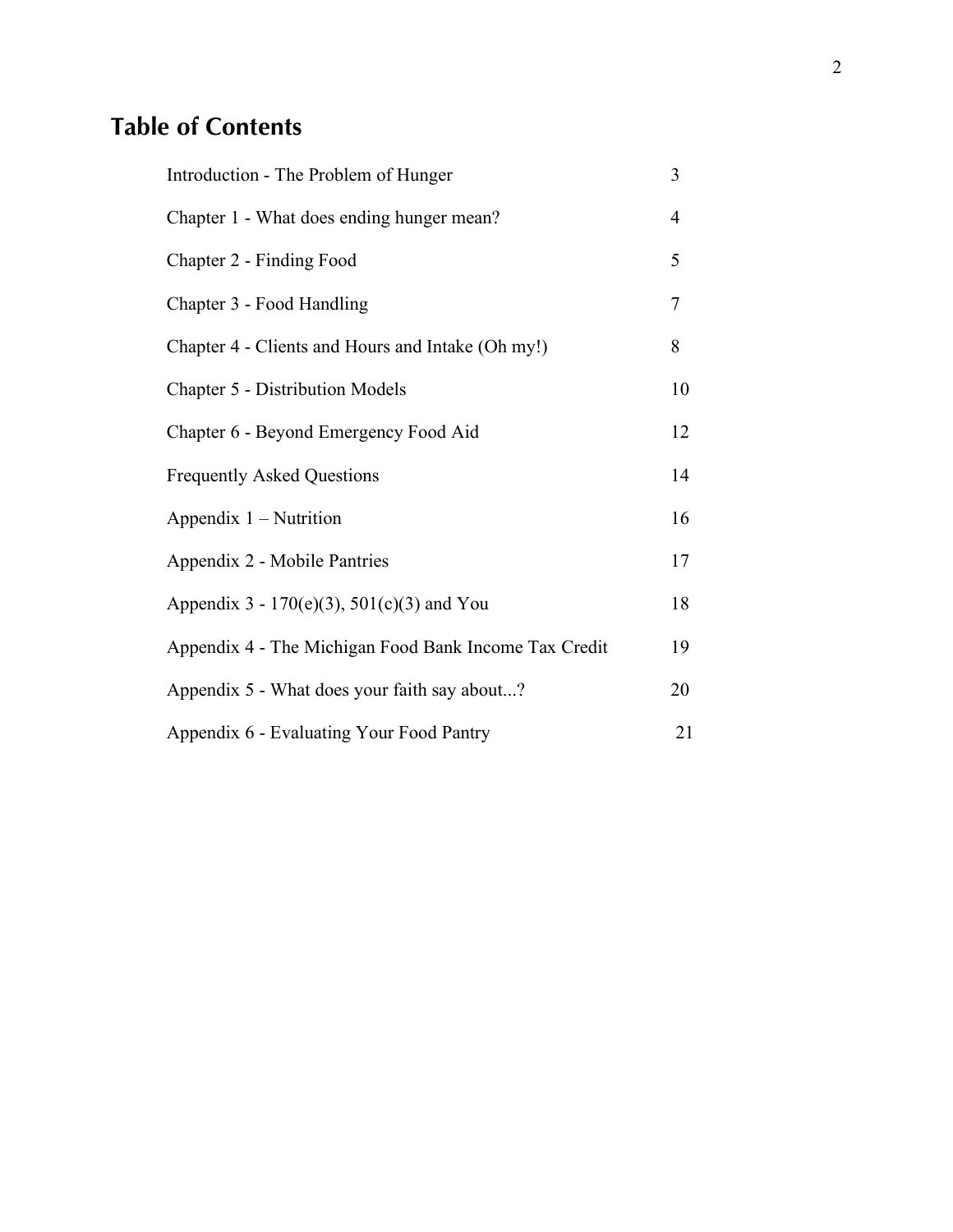## **Introduction**

Food insecurity and hunger are very real problems in the United States. Though the U.S. has long been among the richest nations in the world, our national poverty rate has never dropped below 10%. Of those individuals and families living above the poverty line, many can easily be plunged into a financial crisis by a lost job, a medical emergency, a broken down car, a stolen purse, or other unexpected expense or loss of income. In all, up to 70% of Americans are vulnerable to food insecurity or hunger; and at any given moment, 30 to 40 million of us are either hungry or only acquiring sufficient food by shortchanging another critical need.

Hunger hurts, it damages mental and physical health, it lowers performance in school and at work, and the strain it causes can tear families apart. Hunger contributes to many social ills, from domestic violence to drug use to theft - you may have once heard someone self-righteously claim that they would never steal anything, only to have someone else counter with "...but what if your family was hungry?", causing the original speaker to sheepishly admit that in that instance they might indeed resort to doing something desperate. Reducing the prevalence of hunger can cause a ripple of positive changes throughout a community.

Whether they are called food pantries, shelves, closets, kitchens, or something completely different, the thousands of charities that provide non-governmental food aid to the needy play a critical role in our nation's fight against hunger and poverty. This guide exists to help them in their work.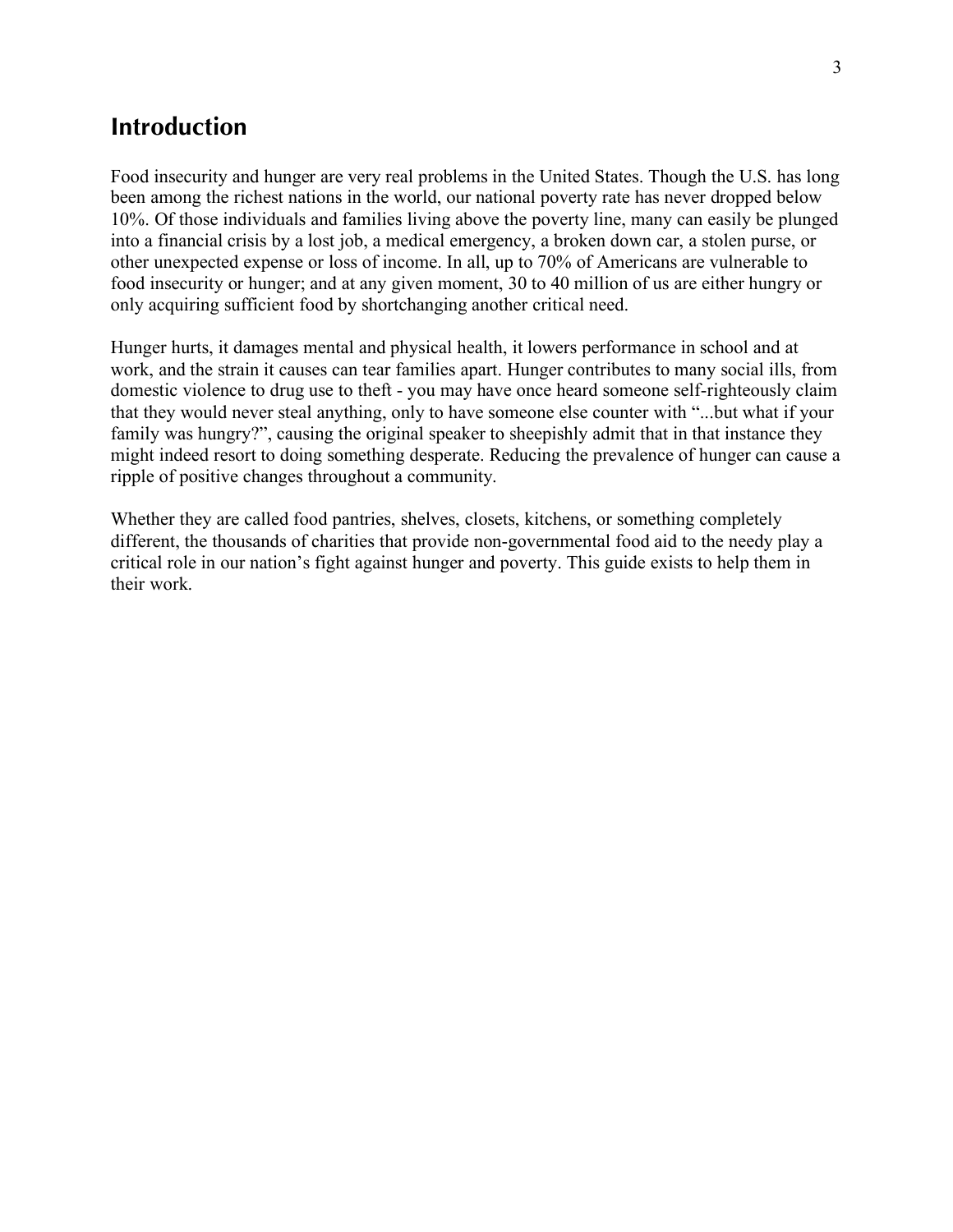## **Chapter 1 - What does ending hunger mean?**

The work of food-related charities is based on the knowledge that hunger currently exists in our society, and needs to be addressed now, regardless of the potential (or lack thereof) for a systemic solution to the problem in the future. For our purposes, ending hunger in a given area means this:

"Whenever anyone in the area experiences a time of needing food assistance, they can readily access timely, adequate, appropriate assistance sufficient to see them safely through that time of need."

It is difficult to predict the exact amount of non-governmental food aid that must be distributed in a given area to achieve our goal, but to make an approximation, use the following formula:

Need  $=$  (number of people living at or below the poverty line) x 234 lbs. of food aid per year

So, in an area with 1,000 people living at or below the poverty line, it would take roughly 234,000 lbs. of non-governmental food aid distributed each year to meet the need. The number of people living at or below the poverty line in your area may be found at the U.S. Census Bureau website (www.census.gov).

The intimidating size of many of the numbers produced by the above formula may give you some idea of why hunger is such a persistent problem. The good news is that most communities already have the ability to meet the need - if they use their resources efficiently. The next chapter will address the single biggest piece of that puzzle.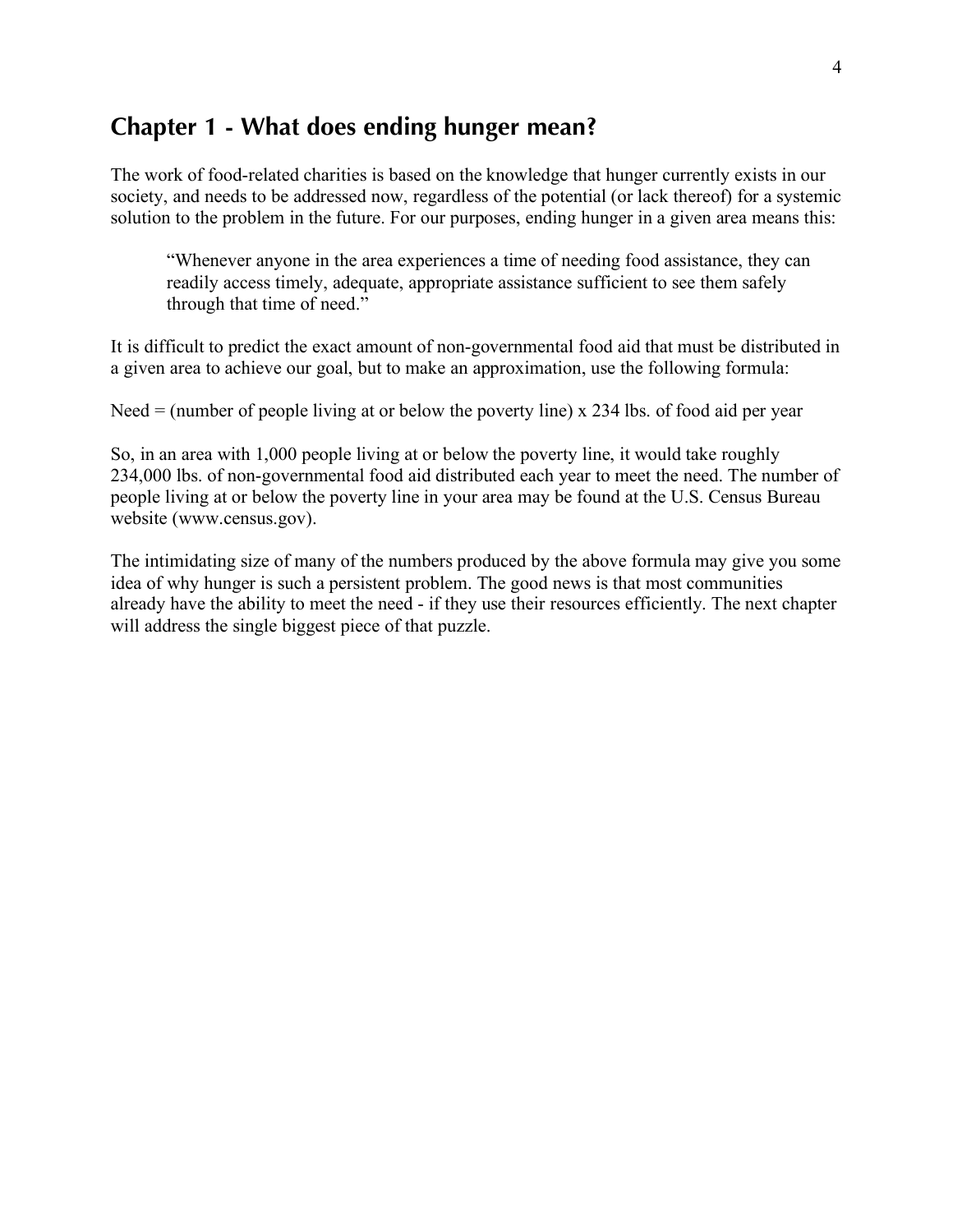## **Chapter 2 - Finding Food**

Charity food distribution programs are remarkably adaptable - some have buildings and paid staff, some have one but not the other, and some thrive without either. The need for food, however, is inexorable, and the limits of an organization's food supply often define the scope of its operations.

There are four primary sources of food for charity organizations:

#### **Food Drives**

Soliciting individual donations (often in the form of canned goods) is a traditional standby of charity food programs. Unfortunately, most items donated to food drives are/were purchased from a store at full retail price, placing the cost of sustainably securing enough food to meet the need well beyond the means of most communities. Food drives also tend to be a poor source of important perishable foods, like fresh fruits and vegetables.

Food drives are primarily useful for procuring relatively small quantities of very specific items, or as educational opportunities for children.

#### **Food Rescue**

Some charities build relationships with local businesses, like restaurants, who then donate their edible leftovers. This food tends to have a very short shelf life, making it most suitable for programs that can immediately turn around and serve it to their clients, like soup kitchens and shelters.

While food saved through food rescue is generally free in and of itself, the logistics of regularly picking up and properly handling product (maintaining it at safe temperatures, etc.) from many sources at odd hours tends to make large-scale food rescue impractical for most organizations.

#### **Purchasing**

Many charities raise money with which to purchase food. This has several advantages:

- 1. Purchasing can lead to economies of scale, as buying in bulk is often less expensive.
- 2. The charity's supporters, having made their donations in an easily documentable fashion, can receive tax benefits, which reduces the cost to the community.
- 3. The charity has more control over what food it receives, and when.

However, even at bulk food prices, purchasing by itself will not usually yield enough food to meet the need in a community on a sustainable basis.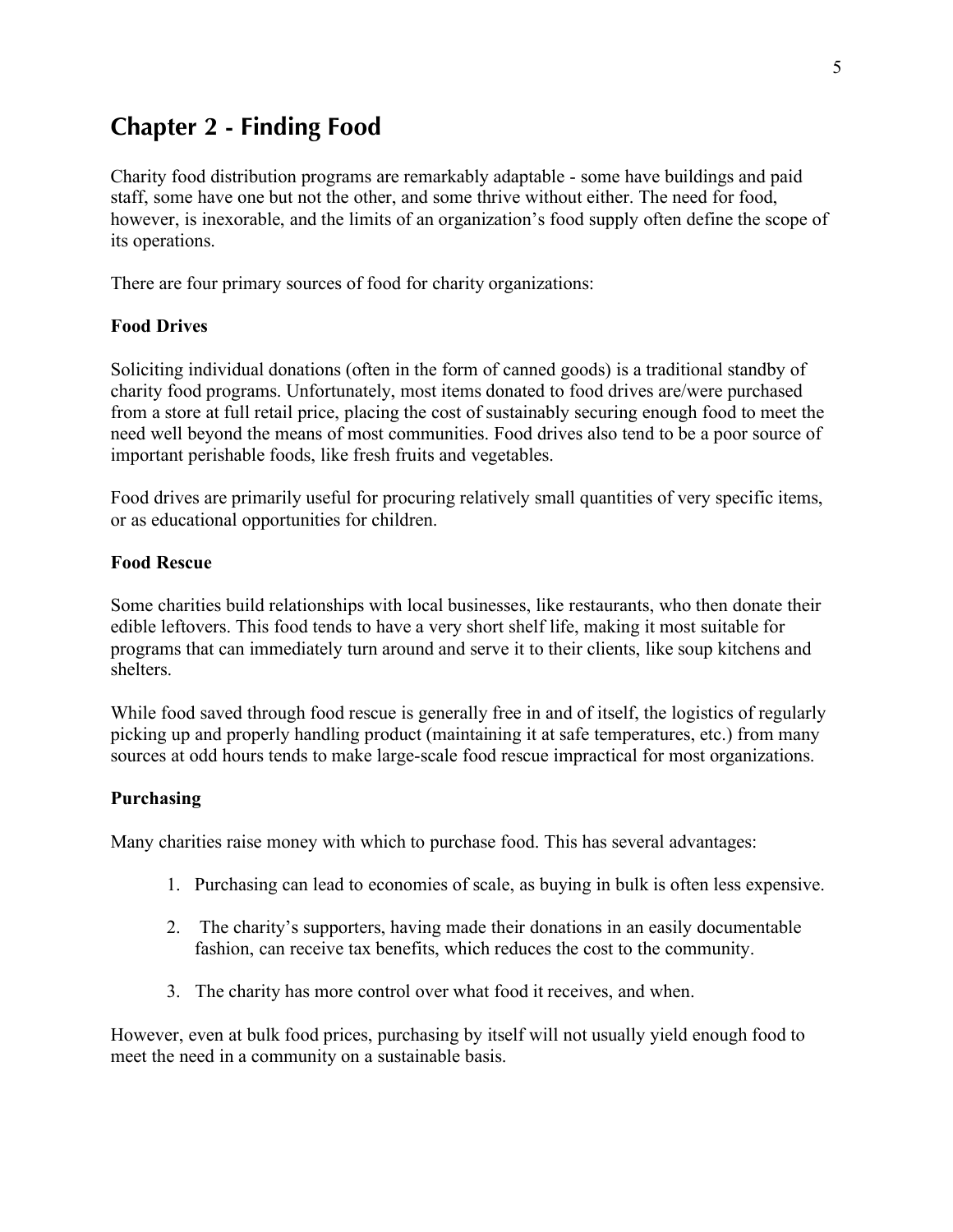#### **Food Banks**

Food banking is rather like food rescue, but on a much larger scale. Food Banks (and America's Second Harvest, their national association) are nonprofit organizations that deal primarily with food manufacturers and distributors, gleaning product in quantities that would overwhelm most individual charities. Food Banks then offer the goods they have rescued to local hunger related charities, charging only a small per-pound shared maintenance fee.

From the perspective of a food pantry or other charity, using a Food Bank is a lot like purchasing, with the key differences being that a Food Bank's inventory changes more quickly than that of a grocery store, and that Food Bank food costs considerably less.

Financial donations used towards acquiring Food Bank food are eligible for the same tax benefits as those made towards purchasing food commercially, and some states offer additional Food Bank related tax benefits. (See Appendix 3 for details.)

Using a Food Bank will allow most charity food programs to acquire and distribute at least five to ten times as much food as they could through any other means.

#### **Conclusion**

To develop a food supply adequate to meet the need in their communities in a cost-effective manner, most charities should acquire at least 3/4 of their food through their local Food Bank, with the remainder coming from either small-scale food rescue or the targeted purchasing (either directly or through food drives) of specific items frequently requested by clients which the Food Bank does not regularly offer.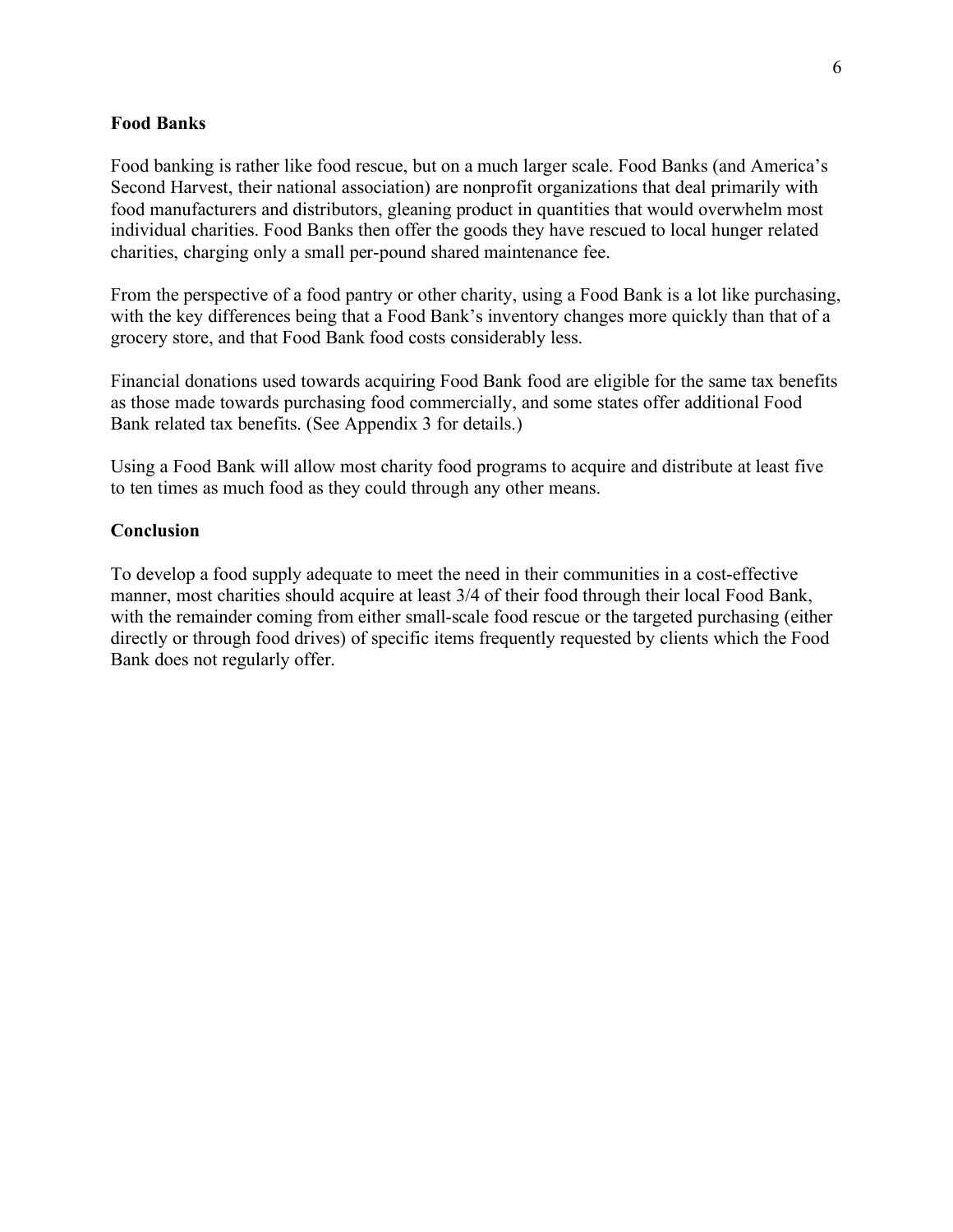## **Chapter 3 - Food Handling**

Like any food related enterprise, your organization is responsible for storing food in a manner that will keep it safe for your clients to eat. Here are some of the key standards your food storage space should adhere to:

- Intact room with a lock to assure that the food only goes to screened individuals
- No broken windows, cracks in walls, ceilings, floor (to prevent pest contamination)
- No evidence of pest contamination
- Relatively clean
- No chemicals or cleaning supplies stored with food
- No clothing or personal items stored with food
- No food on the floor (whether it is packaged or not)
- Thermometer in each refrigerator or freezer, with a log documenting safe temperatures
- No flaking paint or other physical hazards
- Pantry or storage area should smell clean, no mold mildew or chemical smells

Spoilage is another area of concern, as some product received by food pantries will be either outdated or close to it. While you should examine all goods carefully before they are offered to clients, a product being past its code date does not necessarily mean that it is unsafe to eat.

Though evaluating odor and appearance will always be your most important tools, here are three useful terms used in food product coding to help you judge a product's status:

- "Sell by" or "pull" date Refers to the last date product should be sold (seen primarily on dairy and fresh bakery products). This date allows for a reasonable length of time to use at home in an unfrozen state.
- "Best if used by date" Often used on canned foods, frozen foods, cereals, and fried snack foods, this coding indicates the approximate date after which the product will no longer be at the highest quality level. Most products can still be used for 6-18 months after this date, depending on the item.
- "Expiration" date Last day an item should be used before it is likely to lose flavor or quality. Frequently appears on refrigerated dough products, yeast and eggs.

Your local Food Bank may be able to provide you with additional guidelines and materials. Other good sources of food storage and handling information are the FDA Center for Food Safety and Applied Nutrition (www.cfsan.fda.gov) and the National Restaurant Association Educational Foundation's ServSafe program (www.servsafe.com).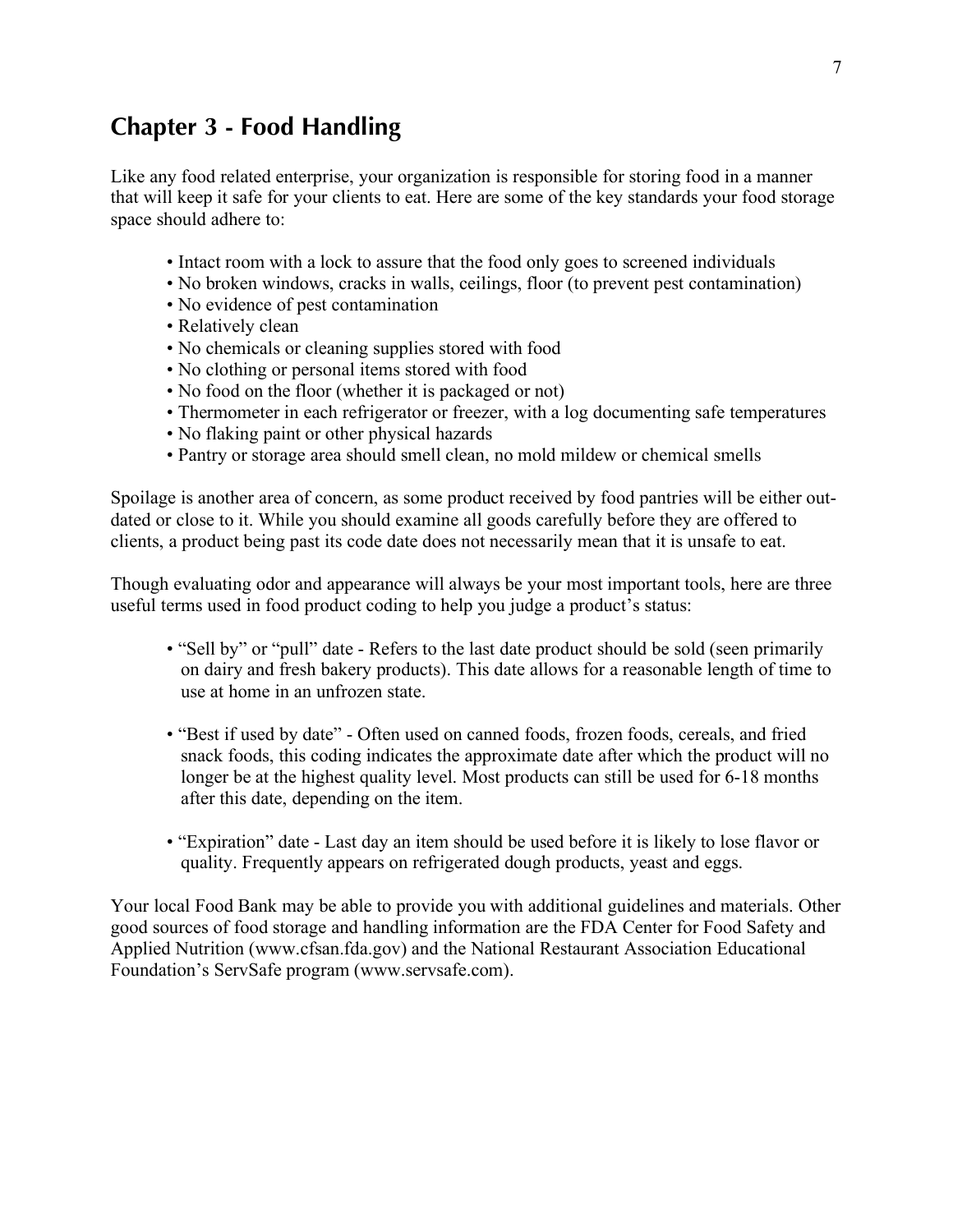## **Chapter 4 - Clients and Hours and Intake (Oh my!)**

Asking for help is hard, especially when it is for something as basic and personal as feeding one's family. When they get to you, your clients will almost certainly be frightened, frustrated, and humiliated. The last thing you want to do is make them feel even worse. This chapter will look at what you can do to make sure your clients have a good experience.

#### **Hours**

Take your clients' lives into account when planning the hours in which you distribute food. Many of those in need of emergency food aid are employed; to serve them you will need to plan some distribution time outside of the normal workday. Fridays, Saturdays, and Sundays are badly underserved in many communities - if yours is one of them, try to fill that gap!

#### **At The Door**

- 1) Make sure clients feel welcome have someone greeting people as they come in.
- 2) Serve clients promptly, or if they have to wait, give them a reasonable reason why ("Hi. As you can see, we have a number of people in line ahead of you, but we will get to you as quickly as we can.").
- 3) If anyone has to wait, make sure they have a comfortable place to sit.

#### **The Interview**

Intake interviews are tricky - it is all too easy to turn one into a humiliating reminder of the client's situation. Here are some things you can do make the process as friendly and nonconfrontational as possible:

- 1) Do not seat the client and your interviewer opposite each other in an adversarial positioning. Have the client seated at the side of the desk (a conversational positioning), and make sure they can see everything that is being written down.
- 2) Give the client a chair comparable to the one used by the interviewer. An inferior chair is a clear reminder of the client's status.
- 3) Keep the tone of the interview positive ("I just need to get a couple of pieces of information from you to help us do our job better...") rather than negative ("We have to weed out the liars and cheaters...").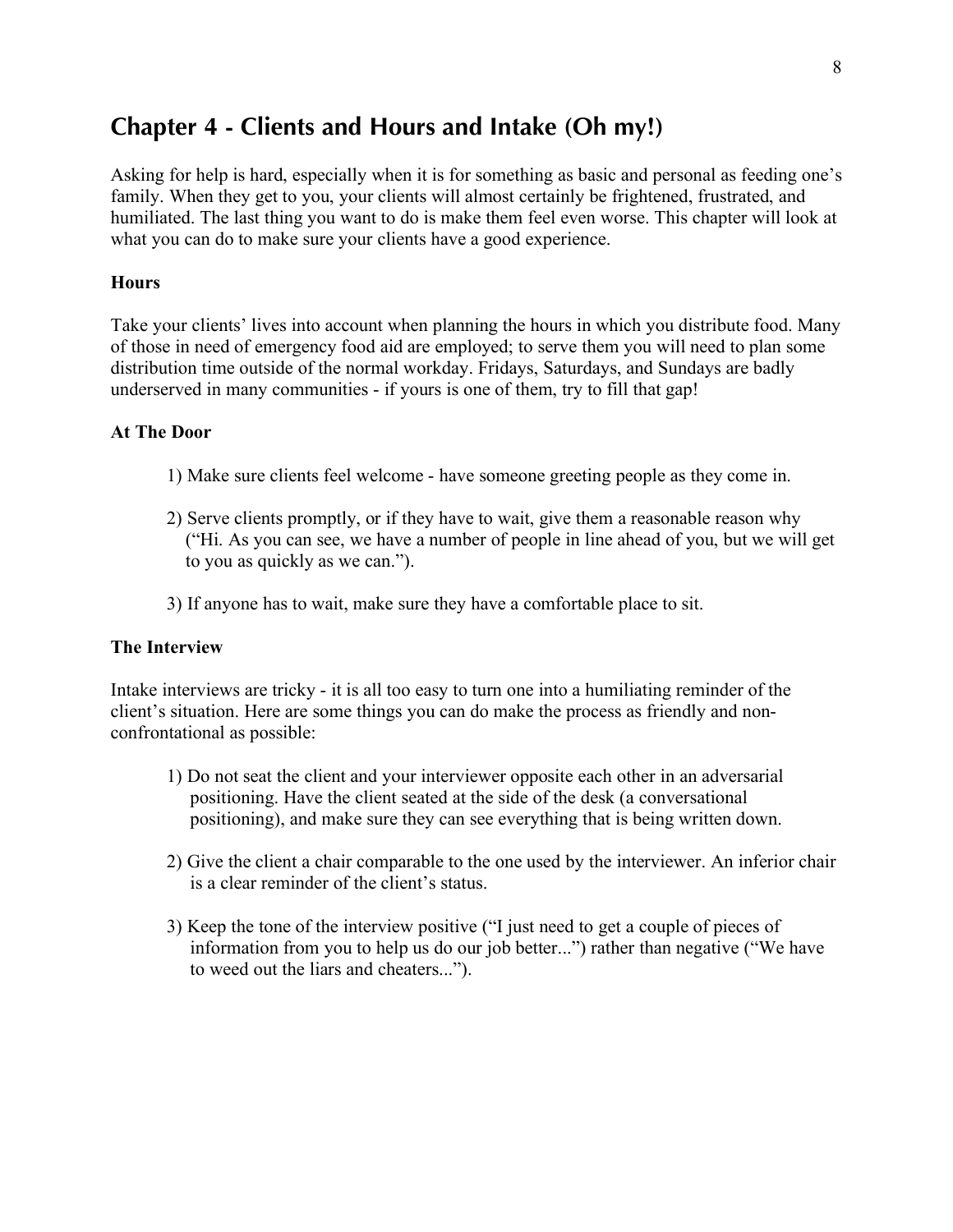- 4) Ask your clients only for information you really need. In most cases, the following is sufficient:
	- Name, address, phone number. (In case of product recalls.)
	- A count of how many people are in their household.
	- A best guess of how many days of food they need.
	- A brief account of why they are in need (someone lost their job, got sick, etc.).
	- Have them sign a brief, simple declaration of need, something like:

"I understand that the (name of pantry) exists to provide food assistance to people and families who really need that help. By accessing help from the pantry I affirm that my household genuinely needs food assistance."

Some state and federal programs may require you to confirm various bits of information, but in general the interview should take the form of questions and answers - we want clients to feel comfortable, and there is no quicker way to tell someone you don't trust them then to require they produce documentation, two forms of I.D., etc. Leave the bureaucracy to the government.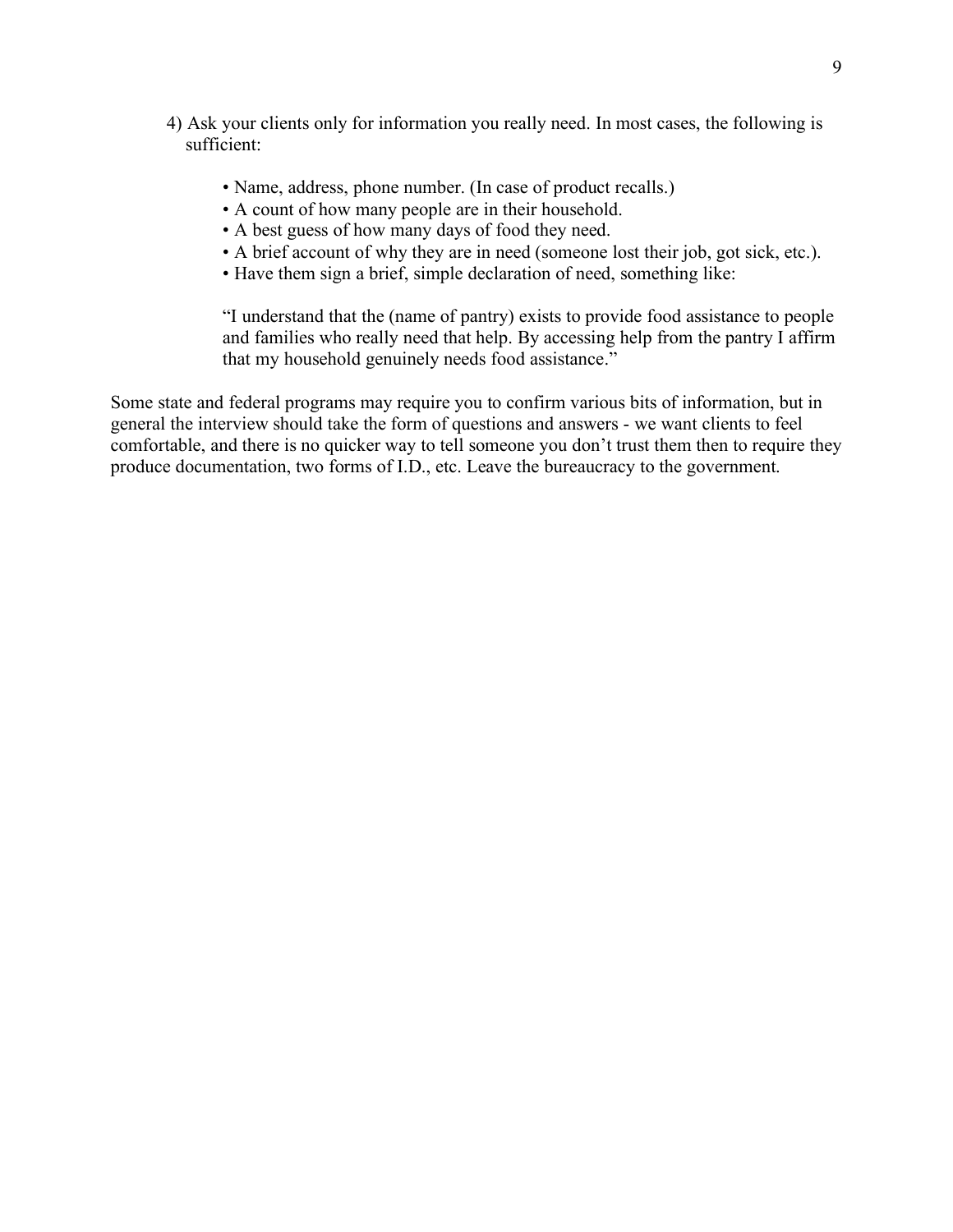# **Chapter 5 – Distribution Models**

While there are almost as many ways to distribute food as there are food pantries, nearly all of them are based on one of these two models:

#### **The Standardized Food Box/Bag Pantry**

As the name suggests, a standardized food box/bag pantry prepares standardized packages of food to give to clients. The main strengths of this model are is its "fairness" - every client receives more or less the same thing, and the pantry's ability to control the nutritional balance of the food package a client receives.

Unfortunately, clients and their families aren't standardized. Giving out a jar of peanut butter to go with a loaf of bread makes sense... unless the family in question contains someone with peanut allergies. Giving a family a can of pork-and-beans makes sense... unless they happen to be vegetarians or believe in a religious prohibition against eating pork. Between food allergies, religious and other dietary restrictions, special needs (as a result of diabetes, etc.), and certain people (young children particularly) loathing certain foods, as much as half the food distributed by a standardized food box/bag pantry may go to waste, effectively doubling how much food must be acquired and distributed to meet the need. That is not an efficient use of resources.

Standardized food box/bag pantries are also generally ill suited to using Food Banks. The problem is that while Food Bank inventories are diverse, they are also constantly changing, and most standardized food box/bag pantries try to offer fairly static menus. Compensating for this incompatibility generally requires purchasing food, running food drives, and limiting how often clients can seek help - all solutions that tend to make pantries less effective than they would be otherwise.

Finally, being told what to eat is anything but an uplifting experience - most clients have been picking out their own food for years, and not being able to do so is just one more unplesantry added to their already unhappy situation.

In light of these problems, it is not surprising that standardized food box/bag pantries across the country are increasingly adopting elements of the other major model, the client-choice pantry.

#### **The Client Choice Pantry**

This model is built on the idea of allowing clients to choose their own food. Many client choice pantries resemble small grocery stores, with products arrayed on shelves and in coolers/freezers, from which clients can fill boxes or bags. Others produce a list of the food they have available, and then prepare individual packages based on clients' selections. Client choice pantries tend to be very space-flexible, some have been successfully run out of closets, and still others thrive without using a building at all. (See Appendix 2 to find out how!).

Client choice food pantries are strong where standardized food box/bag pantries are weak. Choosing their own food gives clients a sense of control rather than the helplessness of being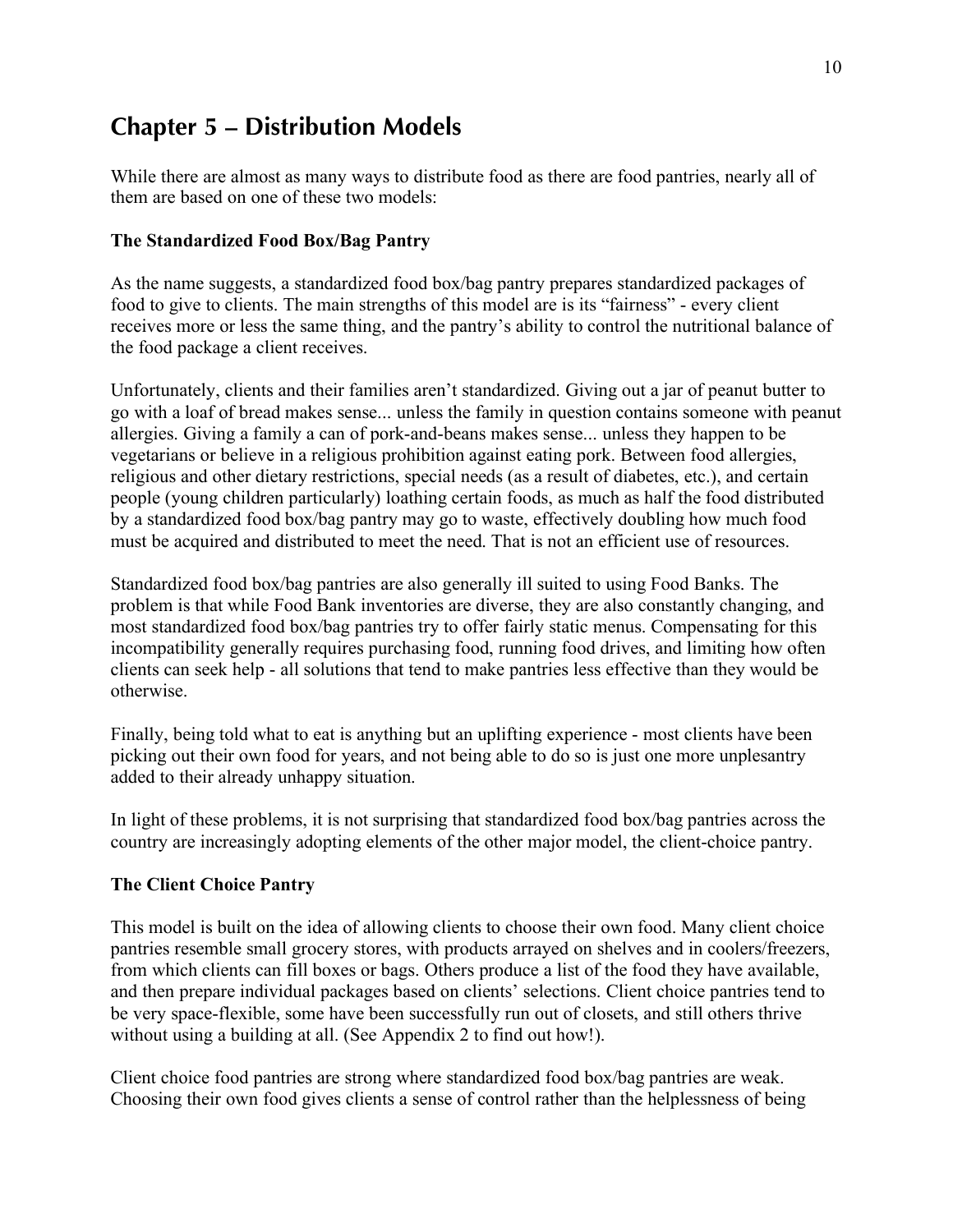told, in essence, that "this is what you get"; and since clients tend not to take food they won't use, relatively little of a what a client-choice food pantry distributes goes to waste.

The diverse and shifting inventories of Food Banks are well suited to providing client choice food pantries with a wide array of products to offer their clients. Client choice pantries generally only need to acquire non-Food Bank food to accommodate people with special needs, like very young children or the diabetic, and are otherwise entirely stocked by simply taking some of everything their local Food Bank has.

All told, a client choice pantry can generally offer the needy in its community many times more help than a standardized food box/bag pantry with the same resources.

#### **Conclusion**

The decision between client choice and standardized food box/bag is not all or nothing. Some organizations choose to operate on a hybrid model such as having clients select items based on some sort of framework (generally based on the food pyramid), or offering clients a "choice" section from which to pick food to supplement their standardized packages. While such hybrids may face their own unique challenges, they nevertheless tend to produce significant improvements in performance compared to the standardized food box/bag model alone.

For more on the topic of nutrition, please see Appendix 1.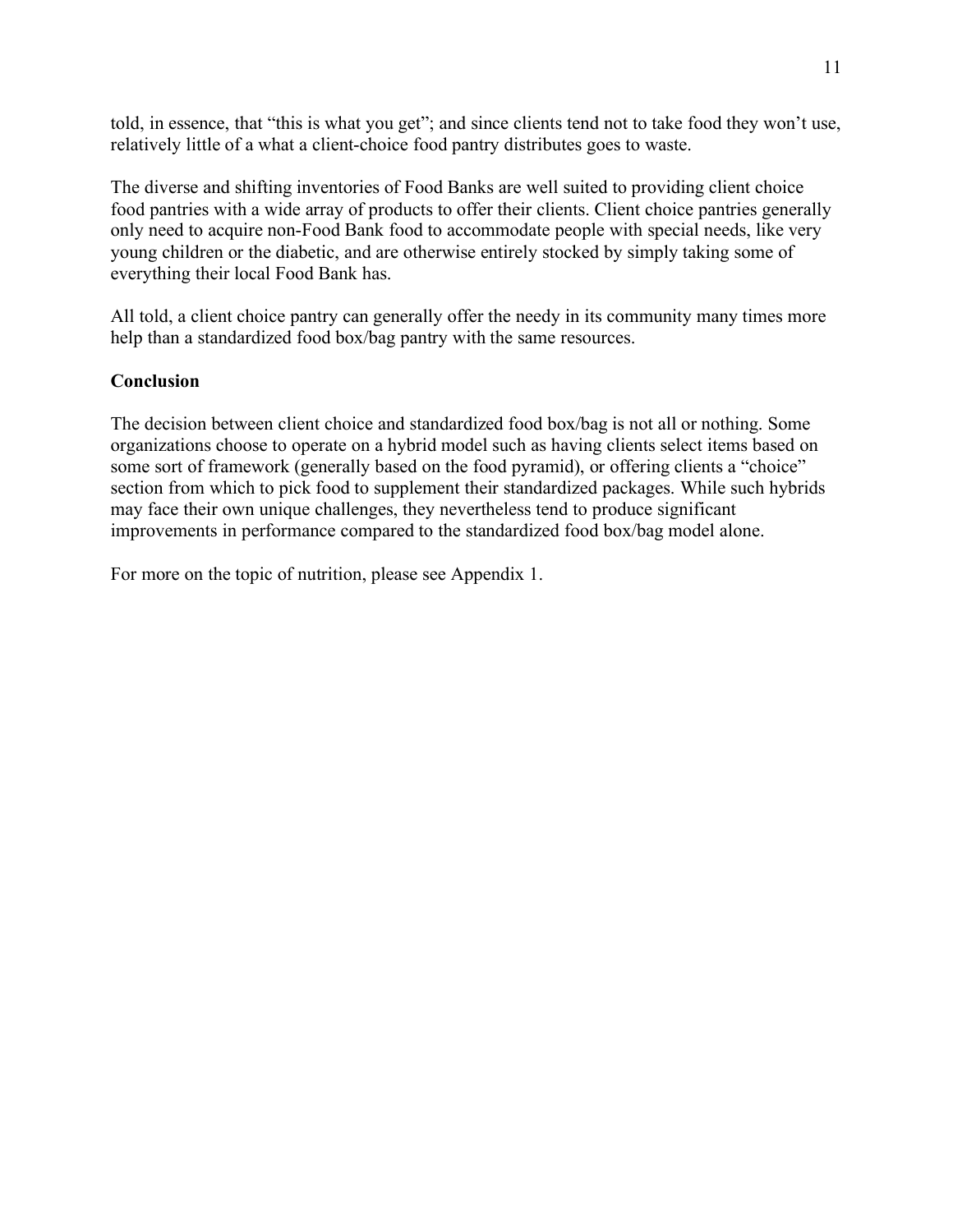# **Chapter 6 - Beyond Emergency Food Aid**

Everything we have discussed to this point has been focused on acquiring and distributing food to the needy in as efficient and pleasant manner as possible. While that should be the focus of any food-oriented charity's operation, here are a few additional things you can do to further benefit your community:

#### **Communicate with your elected officials.**

Three things are true of most elected officials:

- 1. They want to do a good job for the people they were elected to serve.
- 2. Their brains are hardwired to interpret any communication from any source on any topic as a plea/demand/request for action - if it is an issue that the official could logically be expected to know about, care about, and do something about, it doesn't matter if an explicit request for action was actually made.
- 3. They know next to nothing about the poverty situation in the area they represent, and almost always underestimate its magnitude, seriousness, and consequences. If nobody tells them that there is a problem, they will not figure it out on their own.

Fortunately, the first two points make the third relatively easy to remedy. Elected officials do not get as much mail as you might think, and a lot of what they do get is either isolated/bizarre (some guy is worried that Russia faked the fall of Communism to put us off our guard) or comes from obviously orchestrated letter writing campaigns. That stuff usually gets more or less ignored. If, however, an elected official receives many pieces of mail from independent sources, all talking about the same issue, that tends to capture his or her attention very quickly indeed, and attention leads to action, even if none was explicitly asked for.

If every time your charity prepares an activity report (number of persons served, amount of help provided, etc., but not client names) you simply make seven extra copies, and send one each to: The President of the United States, your two U.S. Senators, your local member of the U.S. House of Representatives, your state's Governor, your state Senator, and your state Representative, it can make a huge difference in the shape of public policy.

#### **Promote available state and federal assistance programs.**

Food stamps, unemployment insurance, WIC, workers compensation, and other state and federal assistance programs exist to serve those in need, but many of them are underutilized. By promoting these programs, you can bring significant additional resources to bear against poverty and hunger in your community.

A good way to start is to meet with someone from your county's welfare department. Ideally, they will be supportive of getting more eligible people signed up for their programs and will provide you with information and materials - posters, brochures, applications, etc. If that doesn't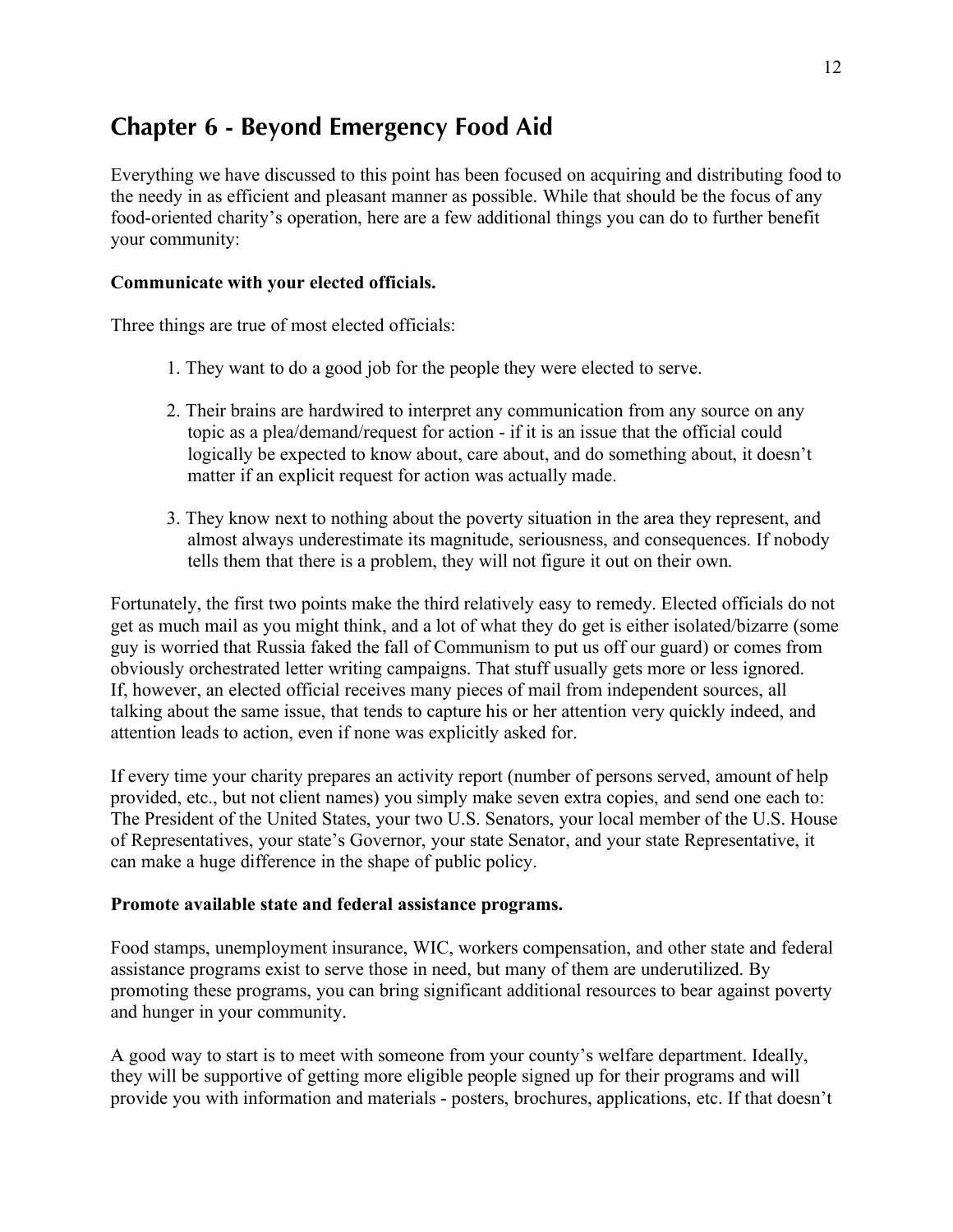work out for some reason, you might approach a local Legal Aid organization, Community Action Agency, or Cooperative Extension Office.

However, if you are promoting programs, please do not tie them to your food distribution: do not require someone to apply for government aid to receive food, and do not deny food to someone who is receiving government aid. Every individual's circumstances are unique, and one-size-fitsall approaches to this issue are almost invariably wrong.

#### **Partner with other charities to substitute food aid when other help is not available.**

People have many needs - besides food they need a place to live, heat in winter, electricity, clothes, a crib for the baby, medicine, and so on and so forth. Most communities have an array of organizations, both governmental and nonprofit, which work to help impoverished individuals and families get what they need to live in a reasonable way.

In most cases, people seek assistance from the agency most closely associated with their specific need, but what if that group cannot help them because of high demand, low donations, budget limitations, etc.? Does that need to be the end of the story?

For a community with well-run food pantries, the answer is no. If agencies addressing non-food needs partner with food pantries, the ability of the Food Bank/food pantry system to leverage resources very efficiently can be applied to other areas as well. For example, if a couple needed a crib for a new baby, but none were available, that family could be given food from a food pantry instead, which would free them to use the money they would otherwise have spent on food to buy the things they need to care for their child.

While the scale of the "substituting food aid for other aid" approach is limited by the amount of money that clients being helped were previously spending on food, it has the potential to be a very useful tool in your community's anti-poverty efforts.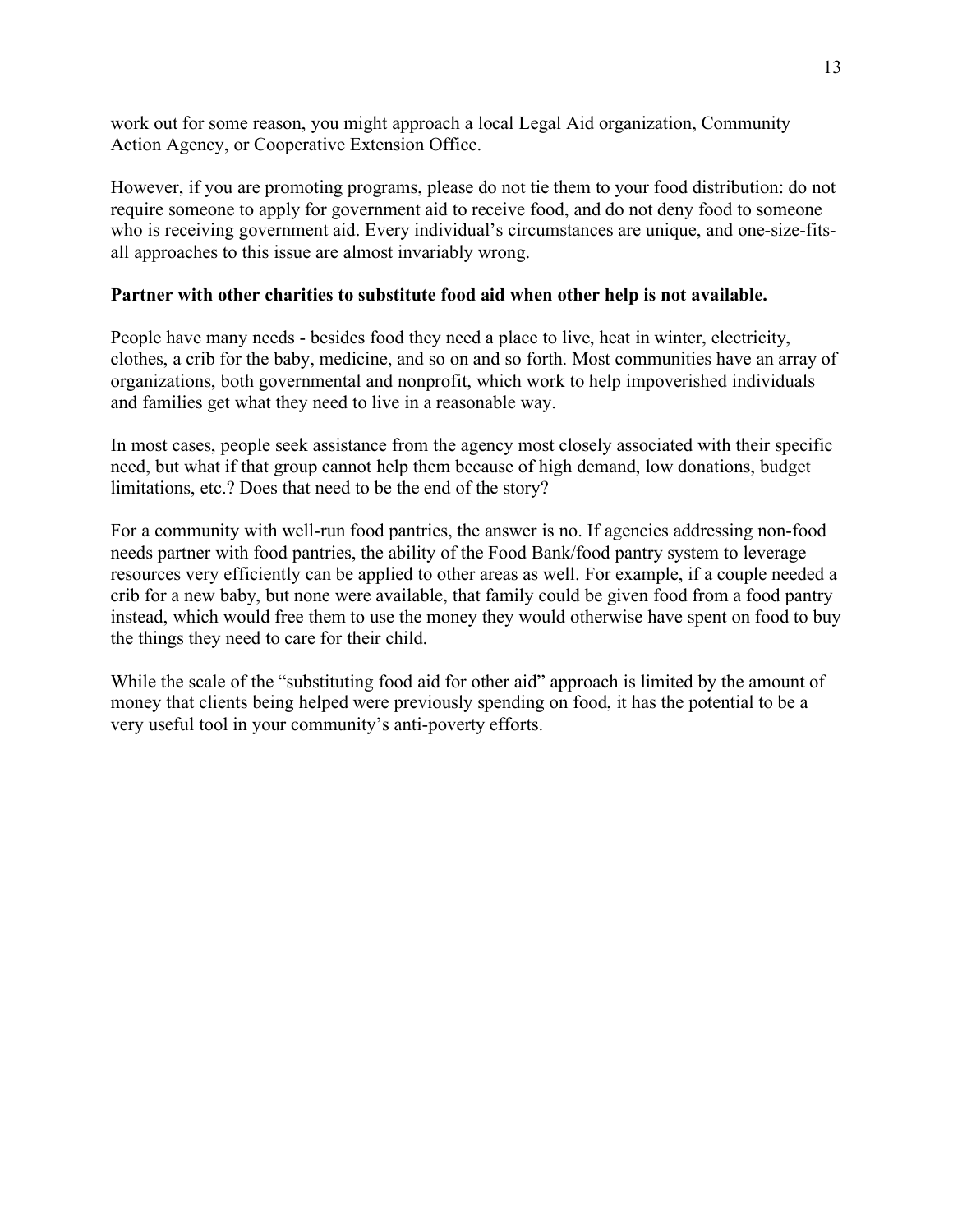# **Frequently Asked Questions**

*Where did the 234 lbs. of food per year per person living at or below the poverty line formula come from?*

The 234 lbs. formula was developed in 1989 based on research conducted in Michigan by the state Food Bank Council. The formula was subsequently adopted by many organizations across the country because no more general alternative existed.

In the year 2000, Dr. John Cook of Boston University did an evaluation of America's hunger problem for the Bread for the World Institute's annual report, where he suggested a total dollar figure. If you divide Dr. Cook's figure by the average cost of food and then by the number of people living at or below the poverty line in the U.S. (both as of the time the report was released) you get an estimated need of about 236 lbs. per person living at or below the poverty line/year, which has generally been interpreted as close enough to support the 234 lbs.-based formula.

As of this writing, the 234 lbs. formula remains in broad use. It is not perfect, but it is probably not terribly far off of the mark. At the least, the 234 lbs. formula gives communities a starting point in trying to grasp how much food aid might be needed in their area.

#### *Where did the rest of the information in this guide come from?*

Much of it is derived (and occasionally copied with permission) from a publication titled *Charity Food Programs Than Can End Hunger in America*, which was produced by Second Harvest Gleaners Food Bank of West Michigan after an intensive study of the charity food system that they conducted in partnership with researchers from Michigan State University during the mid 1990s. The remainder is based primarily on interviews with professionals working in the charity food distribution system, and on firsthand observation of the various models of food procurement and distribution at work.

#### *How do I find my local Food Bank?*

The easiest way to find your local Food Bank is to visit the America's Second Harvest website at www.secondharvest.org.

#### *How do I stop using food drives? (...but people LIKE to give cans!*)

If your food pantry has a long history of participation in food drives, changing your emphasis to primarily monetary donations may need to be a gradual process. Here are some things you can do to help move that change along:

1. Put together a poster or a display comparing \$10 of store-bought food to \$10 of Food Bank food. The comparison is invariably impressive. If you want a portable display, drop it down to \$1 vs. \$1, as \$10.00 of Food Bank food is generally too much to carry.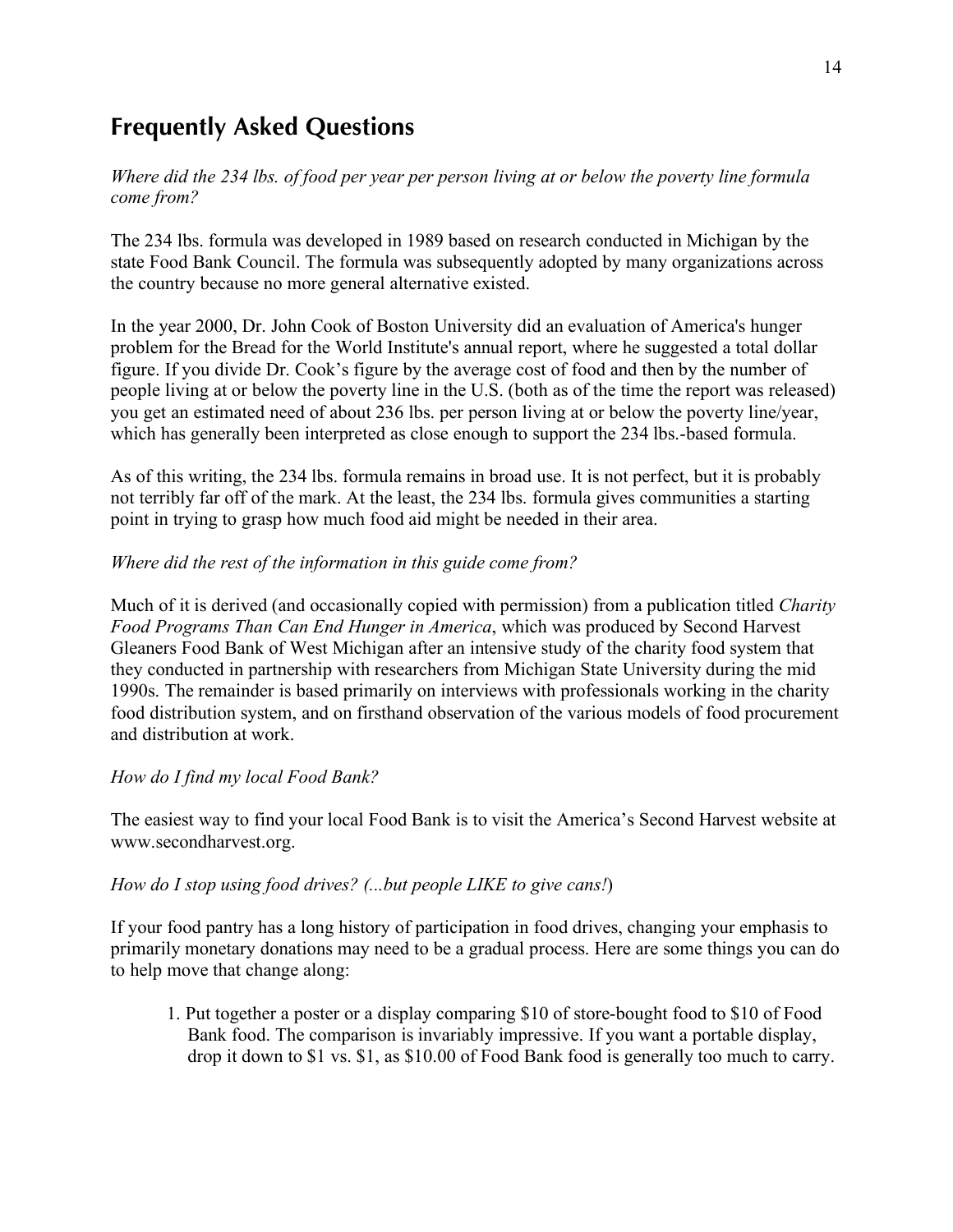- 2. Invite a group that might have otherwise done a food drive to collect money instead, and then have them accompany you to pick out food at your local Food Bank.
- 3. In churches that have traditionally had children carry food up to the altar, try asking people to wash out empty cans and put checks inside. This preserves the traditional image and ritual of food and feeding, while greatly increasing effectiveness.

#### *How much food should clients receive?*

While you should always be willing to adjust for special circumstances, multiplying (4 lbs.) x (number of people in the client's household) x (the number of days worth of food they think they need from this visit) will usually give you a pretty reasonable number.

For example, a client with three people in their household, needing food for four days, should probably receive about  $4 \times 3 \times 4 = 48$  lbs. of food.

Client choice pantries may want to provide scales so that clients can weigh their food as they go along. If you do not do this, many people will not take enough, and you will have to send them back for more.

#### *How often should clients be allowed to seek help?*

In general, as often as they need it. Easy as it can be to become paranoid, it is far more likely that your frequently appearing client is coping with an unexpected situation or picking up food for a needy neighbor rather than trying to sell a mixed lot of groceries out on the street.

You might politely inquire if it genuinely seems like something strange is going on, but unless the need in your area is so severe that you are facing significant shortages even while getting upwards of 75% of your food from the local Food Bank, there is no good reason to routinely turn people away just because they have been helped recently.

*If clients are allowed to choose their own food without clear guidelines, won't they make bad/unhealthy choices?*

Please see Appendix 1.

*Can I contact you if I have further questions?*

Certainly! Feel free to send me an e-mail at jthomas@wmgleaners.org.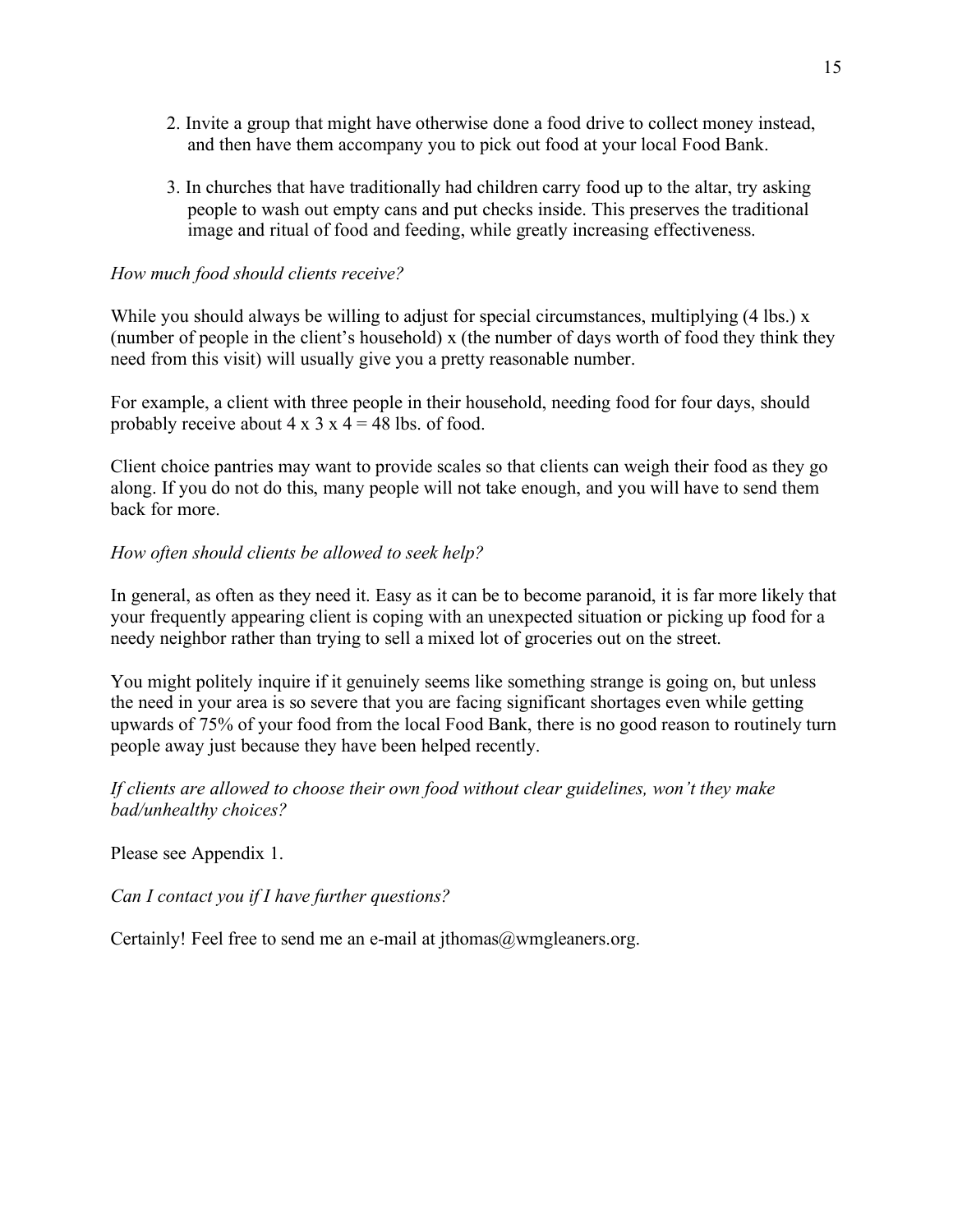# **Appendix 1 - Nutrition**

Some individuals worry that that if given free access (via a client choice model pantry) to the whole range of products found at a typical Food Bank, clients may make unhealthy choices.

While a balanced diet is certainly important, this concern is often given more weight than it merits. The vast majority of individuals seeking help have been making choices about food for years, and already know what they need to maintain themselves in reasonable health. There is no reason to believe that going to a food pantry as opposed to a store will cause them to lose this knowledge. Furthermore, since most clients will only require food aid for a relatively short time (usually no more than a few months), even the most carefully designed pantry menu is unlikely to have any lasting beneficial effect on their long-term health.

A far more urgent issue is the fact that many communities are falling far short of meeting the need for non-governmental food assistance. Food that never reaches the needy has a nutritional value of zero. If the combined distribution of an area's charities matches or exceeds the estimated need (see p. 4) on a sustainable basis, those charities can worry more about the nutritional merits of the food they distribute. Until that point is reached, not offering clients certain food because it is "not nutritious enough" will remain about as clever as letting a child go without a jacket in winter because the ones available are "not warm enough."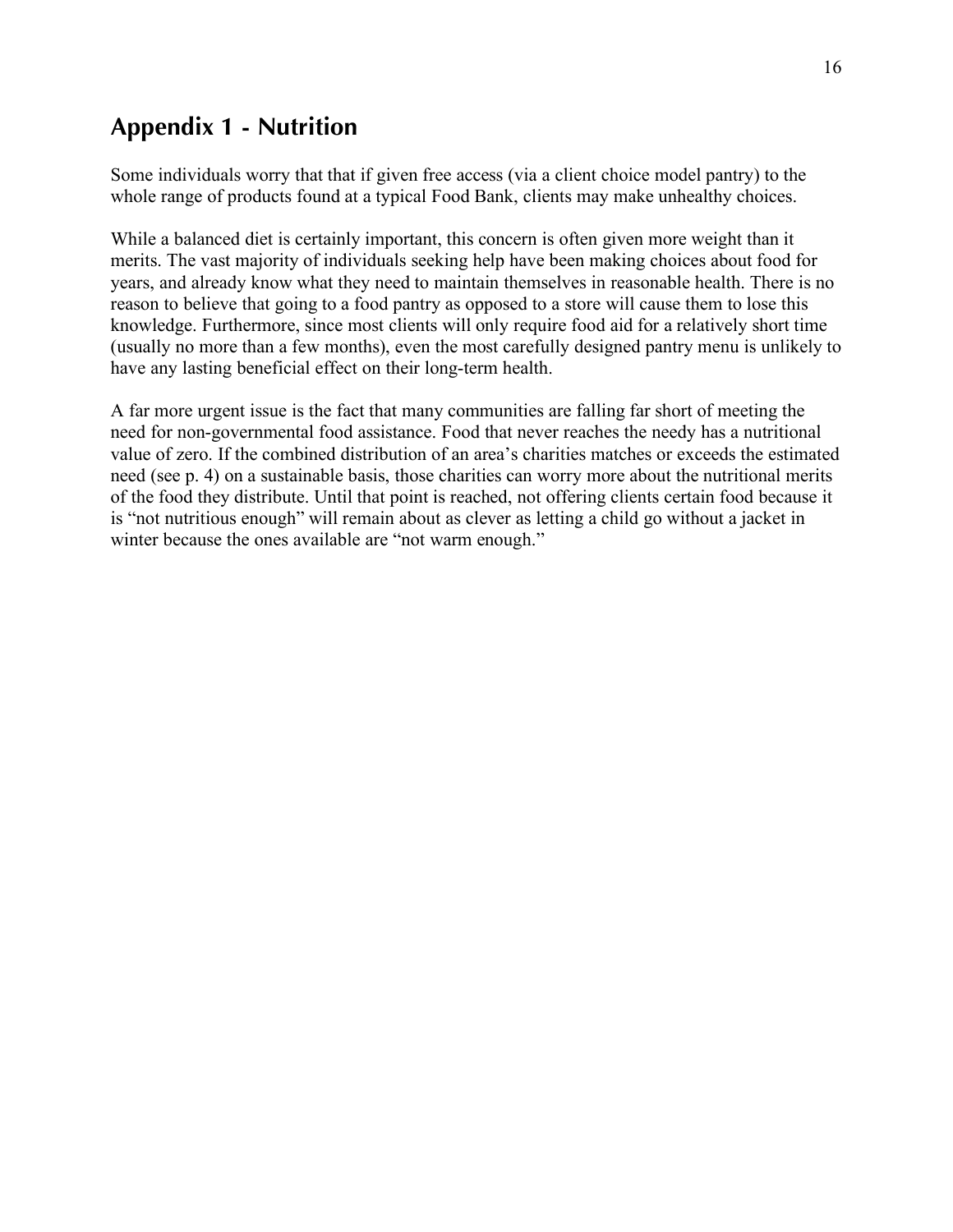## **Appendix 2 - Mobile Pantries**

In a perfect world, food would flow out of food banks and into the hands of needy people fast enough to keep any of it from spoiling. In the real world, food banks are often offered more perishable product than the agencies they serve can possibly transport and store, and the food pantries in many communities are too few in number, or lack the capacity to meet the need. In those cases food goes to waste, and needy people remain hungry. As of 2007, at least 60 food banks around the U.S. are using a new tool to solve this problem: the mobile food pantry.

Mobile pantries are very simple: Any church or other  $501(c)(3)$  nonprofit organization that would like to distribute food to the needy can sign up to use a Food Bank. They don't have to own a building or have a "normal" food pantry. Many mobile pantry agencies just borrow a parking lot for a few hours (school parking lots after school lets out work very well!). After scheduling a mobile pantry distribution with their local Food Bank, an agency can leaflet the neighborhood, send notes home with kids from the school, etc. announcing to potential clients when and where the distribution will take place.

On the day of the distribution, the Food Bank loads a recommissioned beverage truck with food and dispatches it to the agency's chosen site. When the truck arrives, the host group's volunteers set up tables around the truck and load them with product. Clients fill out short questionnaires or go through brief entrance interviews, then simply walk around the truck like they would at a farmers' market, selecting the goods they would like. When the last client has been served, the volunteers simply load any leftovers back onto the truck, leaving the parking lot as clean as it was before the distribution.

In short, mobile pantries are a quick, easy, inexpensive way to help hundreds of people with food that would otherwise have gone to waste.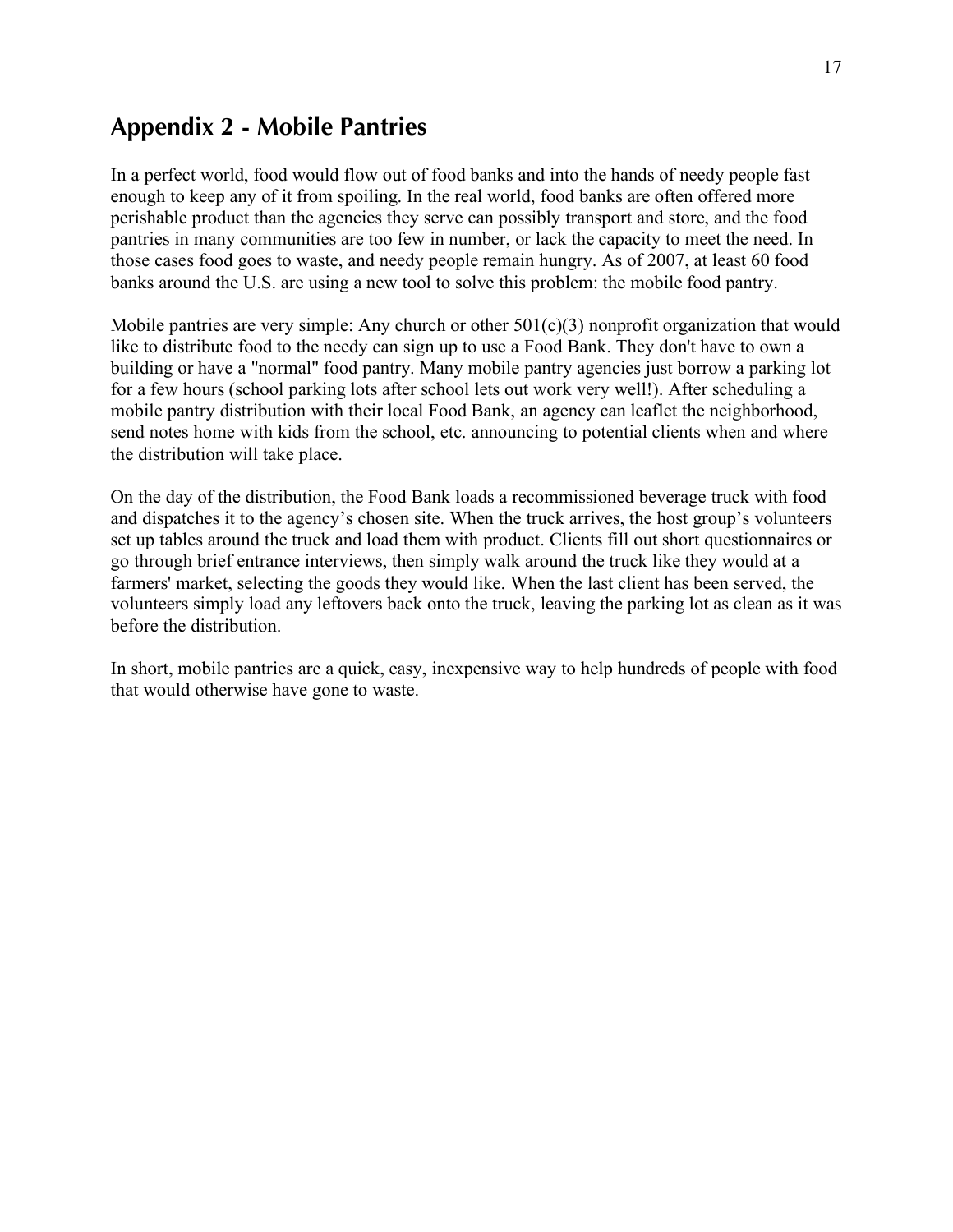## **Appendix 3 - 170(e)(3), 501(c)(3) and You**

As discussed in Chapter 2, it is very difficult, if not impossible, for charity food assistance organizations to acquire sufficient food resources to meet their community's food aid needs without drawing food from the area's Food Bank. (Not sure who/where your area's Food Bank is? See Frequently Asked Questions.)

Food Banks were made possible largely as a result of Congress's adding Section 170(e)(3) to the U.S. Internal Revenue Code in 1976 in order to provide companies with a tax incentive to donate their useable discards for charitable purposes. Per that section, if a company destroys such products or donates them directly to charity agencies they are able to deduct only the cost of the goods from their taxes, but if they donate the goods to a Food Bank, and the Food Bank adheres to certain requirements, the donor company is able to deduct an amount equal to its costs plus up to 50% of its normal profit. So generally large companies, or companies with large quantities of products to donate, prefer to donate those goods to Food Banks.

Among the rules Food Banks must follow is distributing goods only to organizations of the type described in Section 501(c)(3) of the U.S. Internal Revenue Code. Section 501 lists various types of not-for-profit organizations in 20+ Subsections, each one numbered. Labor Unions are (c)(5)'s, Chambers of Commerce are (c)(6)'s, social and recreation clubs are (c)(7)'s, etc. 501(c)(3) organizations are: churches/synagogues/mosques/temples and, in general, nonprofit organizations that (1) have incorporated, (2) have a mission of aiding the needy, and (3) have applied to the U.S. Internal Revenue Service for a determination by the IRS that the organization is exempt from paying Federal taxes as a result of meeting the requirements of Section  $501(c)(3)$ .

Confused? If your organization supplies food aid at no charge to needy people, or wishes to provide that service, contact your area's Food Bank and/or the U.S. Internal Revenue Service (www.irs.gov) for help. They deal with these requirements all the time and can assist you.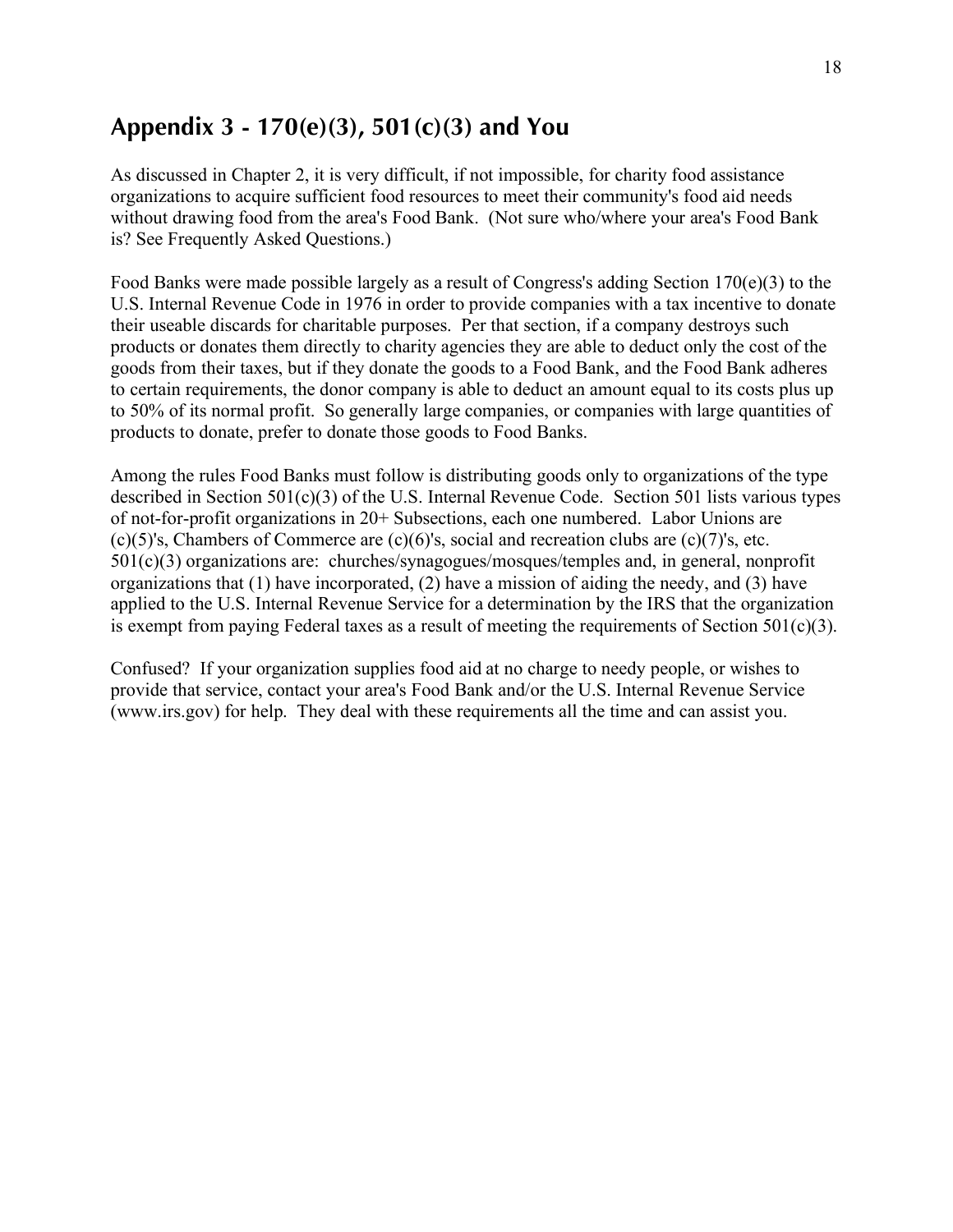# **Appendix 4 - The Michigan Food Bank Income Tax Credit**

Michigan Public Acts 256 and 231 of 1994 reward financial contributions to Michigan Food Banks with a 50% state income tax credit, limited at \$100 ( for a \$200 gift ) for an individual, \$200 ( for a \$400 gift ) for a married couple filing jointly, and 5% of a business's tax liability before claiming any other credits, or \$5,000, whichever is less.

Other states may offer similar tax credits. If yours does not, think about mentioning the idea to your local legislator if an opportunity presents itself - sometimes exposing the right person to the right idea at the right time can have incredible results.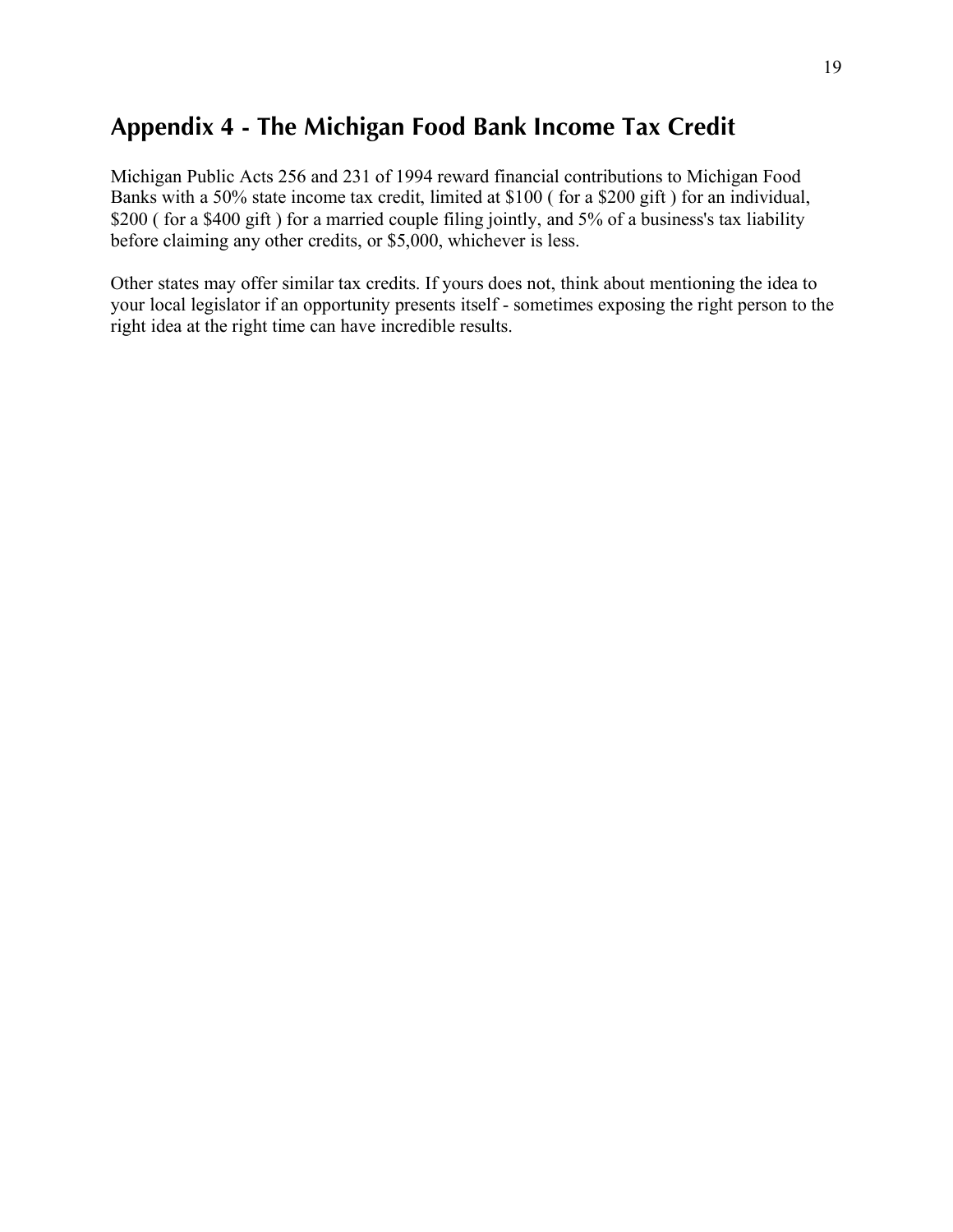# **Appendix 5 - What does your faith say about...?**

For the poor shall never cease out of the land: therefore I command thee, saying, Thou shalt open thine hand wide unto thy brother, to thy poor, and to thy needy, in thy land. - Deuteronomy 15:11

Most of the world's great religious texts have a lot to say on the topics of hunger, helping, and charity. If your food pantry is affiliated with a church or other religious group, you may wish to consult the teachings of your faith for answers to the following questions:

1. How often should you provide help to someone who asks for it? Once a month? Three times a year? As often as they ask for it?

2. What attitude are you called to have in your dealings with the needy? Are you to be their master or their servant? (That is, do you enforce rules on them that they have no choice but to submit to in order to get help, or do you invite them to receive help on their terms?)

3. What procedures and criteria are you supposed to use in either approving or disapproving a request for help? Are you to make them "prove" their need and worthiness, or are you to help them just because they asked?

4. How much food should you give those in need? Some set amount? As much as you think they need? Or as much as they think they need?

5. What types of food should you offer the needy? What you think people like them should eat, or a free choice of whatever is available? (As with #2 above, are you to be the master or the servant?)

6. What expectations or conditions should you place on obtaining subsequent or ongoing aid? Does Scripture mandate that your clients must be looking for a job? Or that they must attend certain religious services? Or that they should be required participate in cooking or budgeting classes?

Please review what your faith says about helping the needy and revise your pantry's policies and procedures as needed. When you are doing God's work you really need to do it God's way!

You can find an extensive collection of quotes on hunger, helping, and charity from many of the world's great religious texts at www.wmgleaners.org.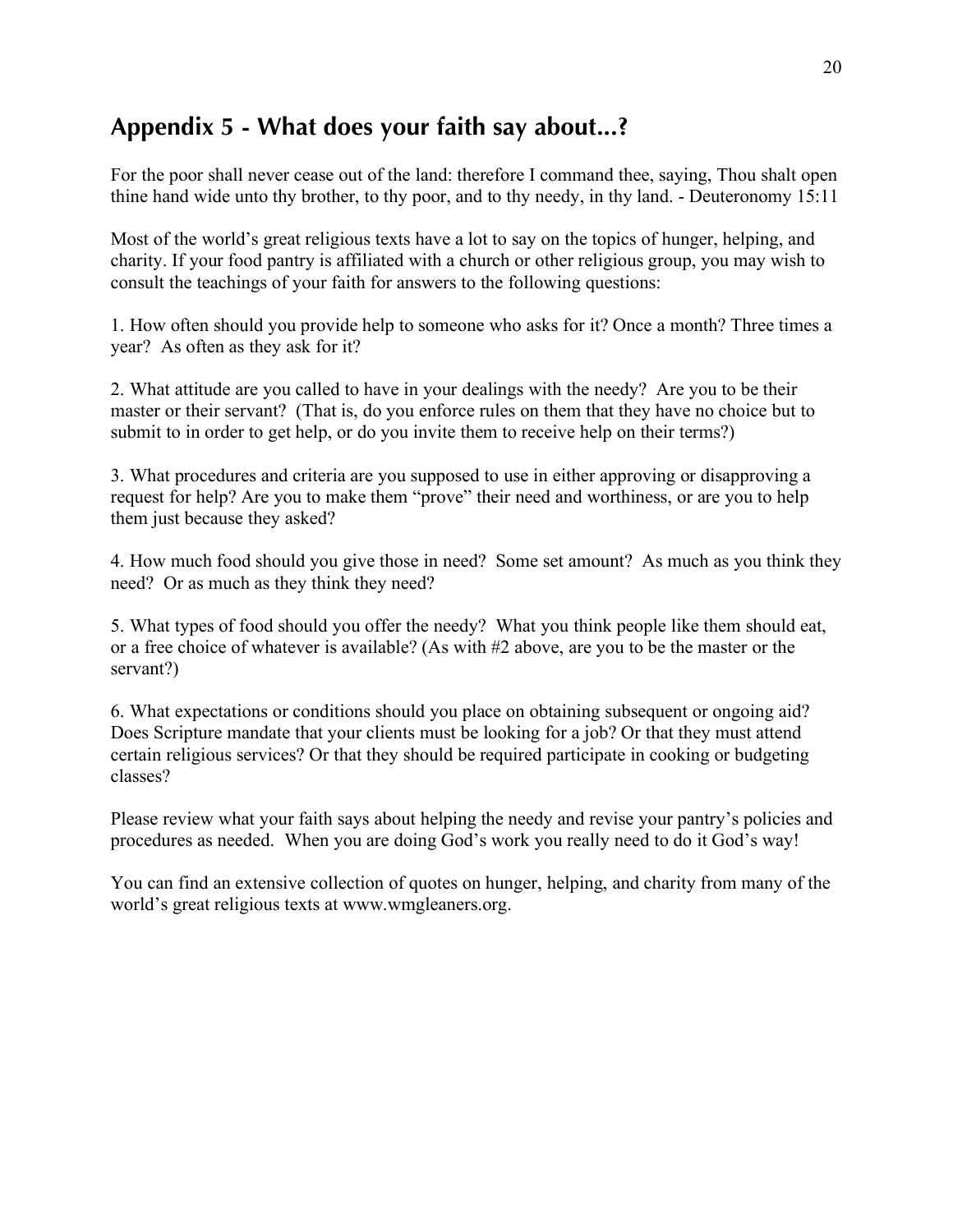# **Appendix 6 - Evaluating Your Food Pantry**

This scoresheet is intended to help you evaluate your food pantry's current practices, and identify possible areas for improvement. Your pantry will be scored according to nine criteria. These scores are then added together to produce an overall score. Pantries with higher scores generally serve clients better and operate more efficiently than those with lower scores.

If you are not happy with your pantry's score, please go back through the score sheet indicating what practices should be changed, and then add these scores together to see how easy it is to improve the pantry's effectiveness.

#### **1 - Tax Savings For Supporters**

*Which of the below best describes your food pantry's normal practices?* 

A. Most of the support it receives from individuals is in the form of money (checks or money orders) and not as food (food drives or collections) . . . . . . . . . Score 10

B. Two-thirds of the pantry's support from individuals is in the form of money and one third is in the form of food. . . . . . Score 8

C. Half of the pantry's support from individuals is in the form of money and half is in the form of food. . . . . . Score 6

D. One-third of the pantry's support from individuals is in the form of money and two-thirds is in the form of food. . . . . . Score 4

E. Most of the pantry's support from individuals is in the form of food and not as money . . . . . . Score 1

Current score for #1:

Your goal for  $\#1$ :

#### **2 - Translation of Pantry Funds Into Food**

*What percentage of your pantry's food acquisition funds are spent on acquiring donated goods (0¢-18¢ per lb.) from a food bank?* 

A. 90-100 percent . . . . . . . Score 20

B. 75-89 percent . . . . . . Score 15

- C. 50-74 percent . . . . . . . Score 10
- D. 25-49 percent . . . . . . Score 5
- E. Below 25 percent . . . . . Score 1

Current score for  $\#2$ :

Your goal for  $\#2$ :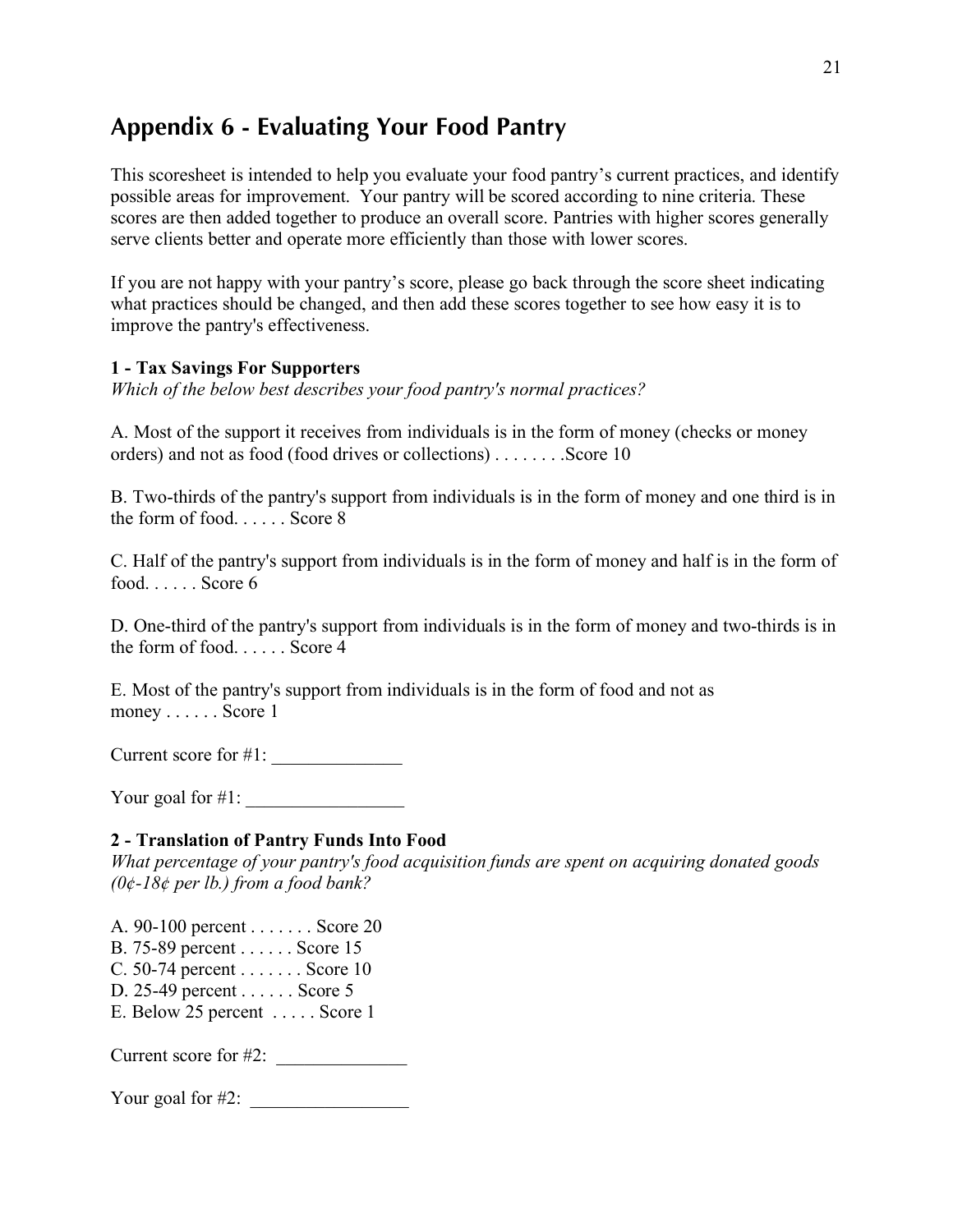#### **3 - Client Screening**

*Which of the below best describes your food pantry's normal practices?* 

A. We ask pretty much only who they are, where they live and if they are in need (and maybe why) . . . . . . Score 10

B. We require that they prove who they are and where they live . . . . . . Score 6

C. We require that they prove who they are, where they live and why they are in need (their income, etc.) . . . . . . Score 3

D. We require that they prove who they are, where they live, why they are in need, and we check that out (on a computer, with phone calls, etc.)  $\ldots$ . Score 0

Current score for  $#3$ :

Your goal for  $\#3$ :

#### **4 - How Food Is Offered to Clients**

*Which of the below best describes your food pantry's normal practices?* 

A. Clients are permitted to freely assemble their own food box from whatever goods are available . . . . . . Score 18

B. Clients are permitted to assemble their own food box by some formula . . . . . . Score 9

C. Clients may pick out some (a small portion ) of what they are given . . . . . . Score 6

D. Only a standardized box is given . . . . . . Score 3

Current score for  $#4$ :  $\_\_\_\_\_\_\_\_\_\_\_\_\_\_\_\_$ 

Your goal for  $#4$ :

#### **5 - Quantity of Food Given**

*Which of the below best describes your food pantry's normal practices?* 

A. Clients are able to take as much as they feel they need. . . . . . Score 10

B. Clients are given or permitted to take whatever the pantry determines they need on a case-bycase basis. . . . . . Score 8

C. Clients are given a standardized amount unrelated to their need, but then are referred elsewhere or are invited to return for more help when needed . . . . . . Score 4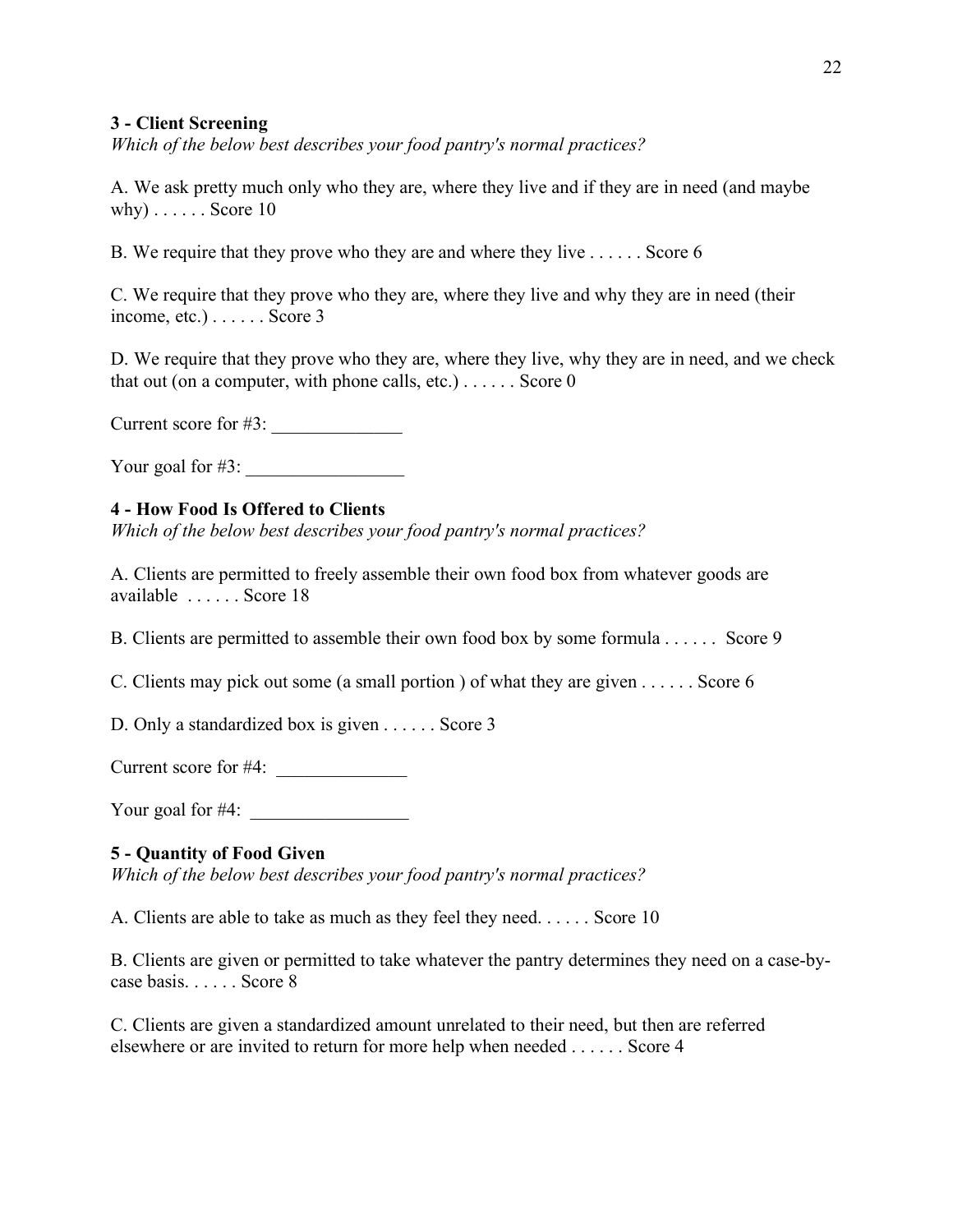D. Clients are given a standardized amount unrelated to their need and are prevented or discouraged from seeking more . . . . . . Score 1

Current score for  $#5$ :

Your goal for  $#5$ :

#### **6 - Frequency of Help Provided**

*Which of the below best describes your food pantry's normal practices?* 

A. Clients are provided with food as often as they need help. . . . . . Score 10

B. Clients are permitted to come back only by some schedule, but more than once a month. . . . . . Score 8

C. Clients are served as often as once per month or every 30 days . . . . . . . ..Score 4

D. Clients are not permitted to draw food as often as monthly . . . . . . Score 1

Current score for  $#6$ :

Your goal for  $#6$ :

#### **7 - Variety of Goods Offered to Clients**

*Which of the below best describes your food pantry's normal practices?* 

A. The variety of goods offered or given to clients includes most goods available from the local Food Bank . . . . . . Score 10

B. The variety of goods offered or given to clients includes more than half of the variety of goods available from the Food Bank . . . . . . 8

C. The variety of goods offered or given to clients includes about half of the variety of goods available from the Food Bank . . . . . . Score 6

D. The variety of good offered or given to clients includes less than half but more than one quarter of the goods available from the Food Bank . . . . . . Score 3

E. The variety of goods offered or given to clients includes less than one-quarter of the variety of goods available from the Food Bank . . . . . . Score 1

Current score for #7:

Your goal for #7: